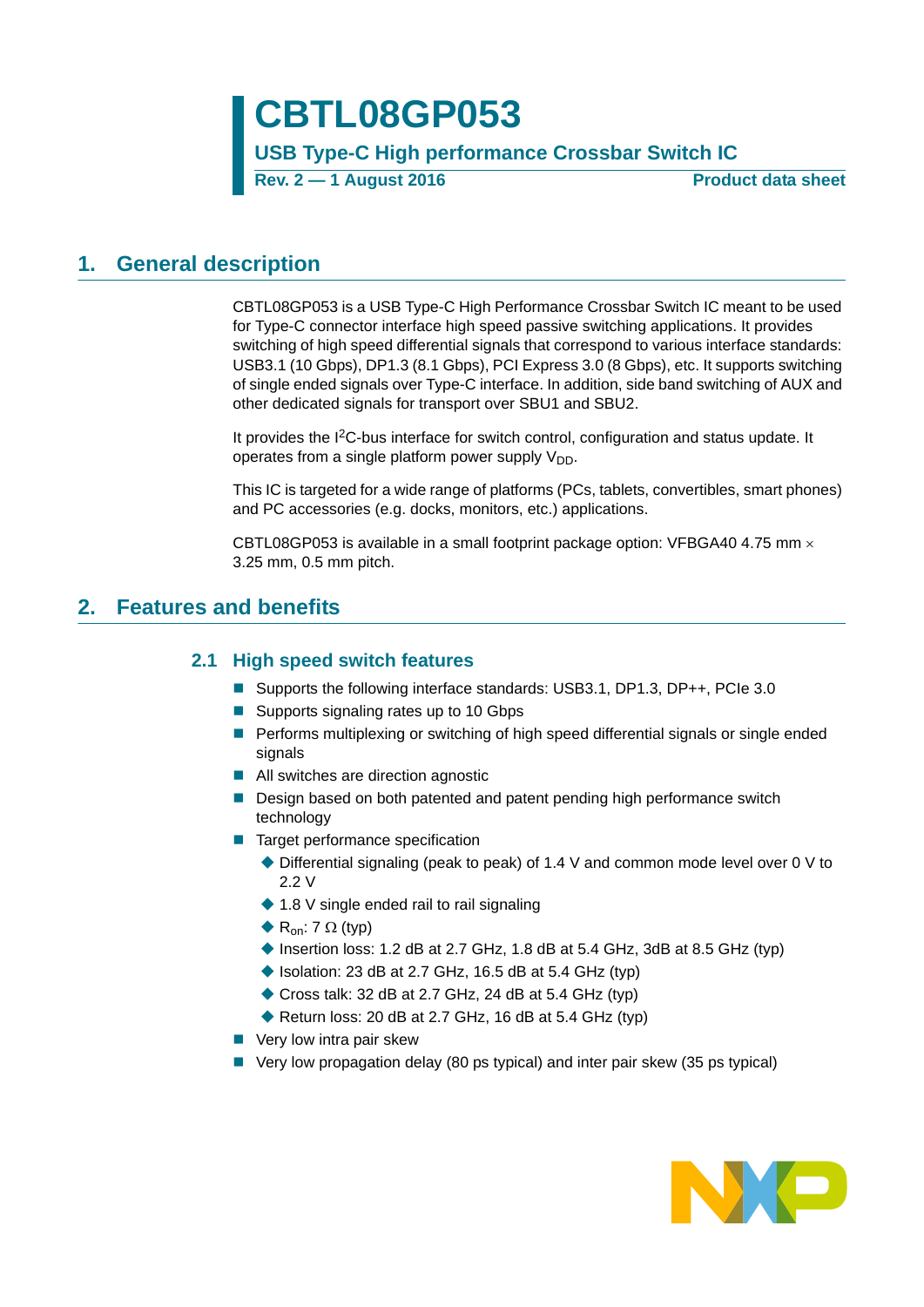#### **USB Type-C High performance Crossbar Switch IC**

Switch paths selectable through the  $1^2C$ -bus interface (registers for atomic and sequential switch selection)

#### <span id="page-1-0"></span>**2.2 Sideband auxiliary crossbar switch features**

- Single ended 2:1 multiplexing/switching with single ended cross bar switching of both differential AUX or single ended UART or I2C or miscellaneous signals
- Switches are direction agnostic
- Switches are 5.5 V tolerant
- Target performance specification (typical values)
	- $\triangle$  R<sub>on</sub> 8  $\Omega$  (typ) at V<sub>cm</sub> = 0.5 V to 2.65 V
- **Very low intra pair skew**
- Very low propagation delay (80 ps typical)
- Switch paths selectable through the  $I^2C$ -bus interface (registers for atomic and sequential switch selection)

#### <span id="page-1-1"></span>**2.3 General**

- Supports I2C slave interface Standard mode (100 kbit/s) and Fast mode (400 kbit/s)
- I2C slave address programmable up to 4 values
- Back current protection on control pins and exposed connector side I/O pins
- Single 3.3V power supply
- **Current consumption** 
	- Active mode (all switches are functional): 300  $\mu$ A (typ)
	- Standby mode (all switches in Hi-Z): 15  $\mu$ A (max)
- Operating temperature:  $-40$  to 105 °C
- ESD 2 kV HBM, 500 V CDM
- Package: VFBGA40 4.75 mm  $\times$  3.25 mm, 0.5 mm pitch

### <span id="page-1-2"></span>**3. Applications**

- PC platforms: notebook PCs, desktop PCs, ultrabooks
- Tablets, 2:1 convertibles, smartphones and portable devices
- **PC** accessories/peripherals: multi-function monitors, etc.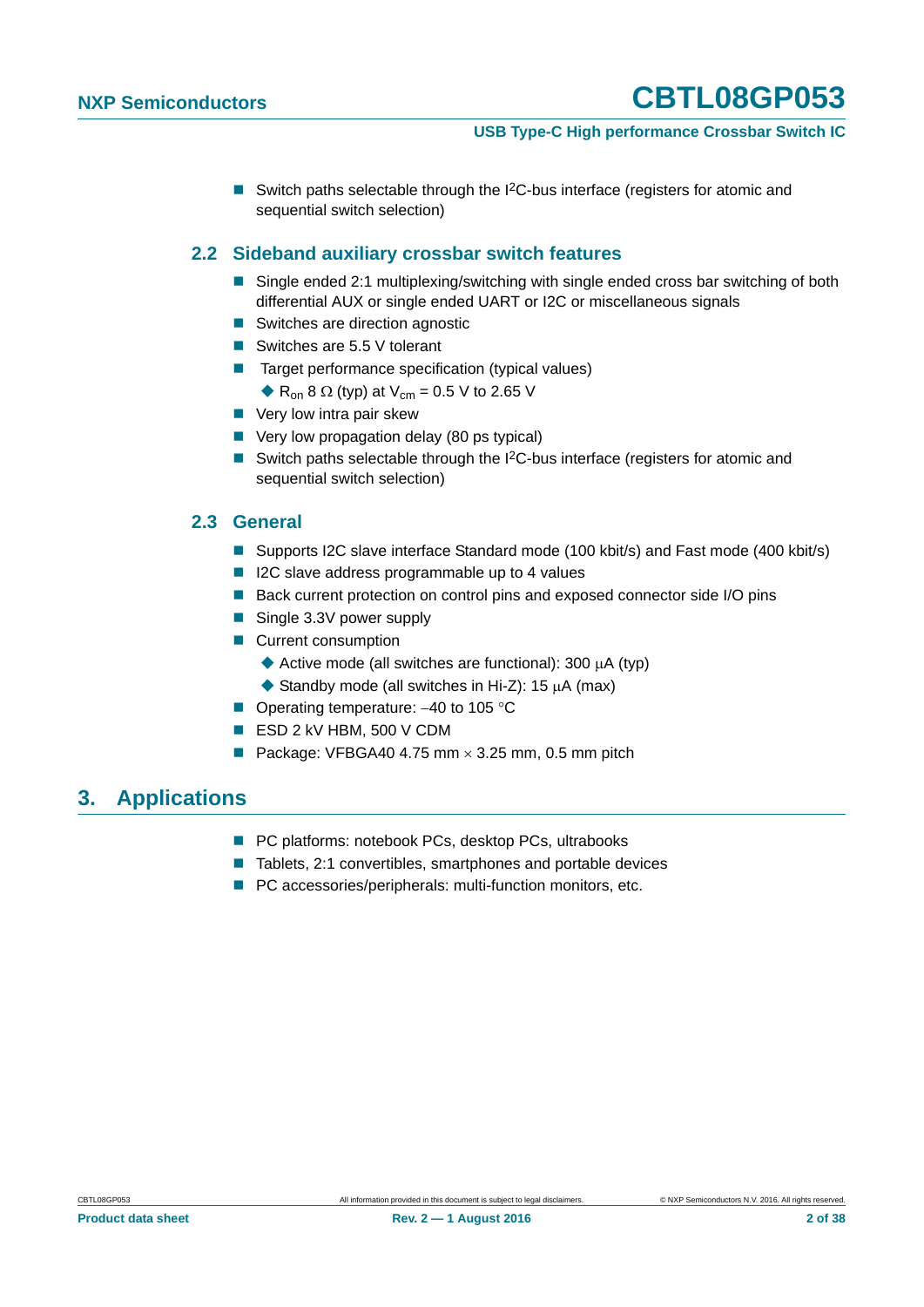**USB Type-C High performance Crossbar Switch IC**

### <span id="page-2-2"></span>**4. Ordering information**

| Type number      | <b>Topside</b> | Package      |                                                                                                                      |                |  |  |  |
|------------------|----------------|--------------|----------------------------------------------------------------------------------------------------------------------|----------------|--|--|--|
|                  | marking        | <b>Name</b>  | <b>Description</b>                                                                                                   | <b>Version</b> |  |  |  |
| CBTL08GP053EV[1] | GP053          | <b>VFBGA</b> | plastic, very fine-pitch ball grid array package; body<br>$ 4.75$ mm $\times$ 3.25 mm $\times$ 0.92 mm; 0.5 mm pitch | SOT1439-1      |  |  |  |

<span id="page-2-3"></span><span id="page-2-0"></span>[1] Total height after printed-circuit board mounting  $\leq 1$  mm (maximum)

### **4.1 Ordering options**

#### <span id="page-2-1"></span>**Table 2. Ordering options**

| Type number   | <b>Orderable</b><br>part number | Package      | <b>Packing method</b>                   | <b>Minimum</b><br>∣order<br>quantity | <b>Temperature</b>                  |
|---------------|---------------------------------|--------------|-----------------------------------------|--------------------------------------|-------------------------------------|
| CBTL08GP053EV | CBTL08GP053EVY                  | <b>VFBGA</b> | Reel 13" Q1/T1<br>*standard mark SMD DP | 5000                                 | $T_{\text{amb}}$ = –40 °C to +85 °C |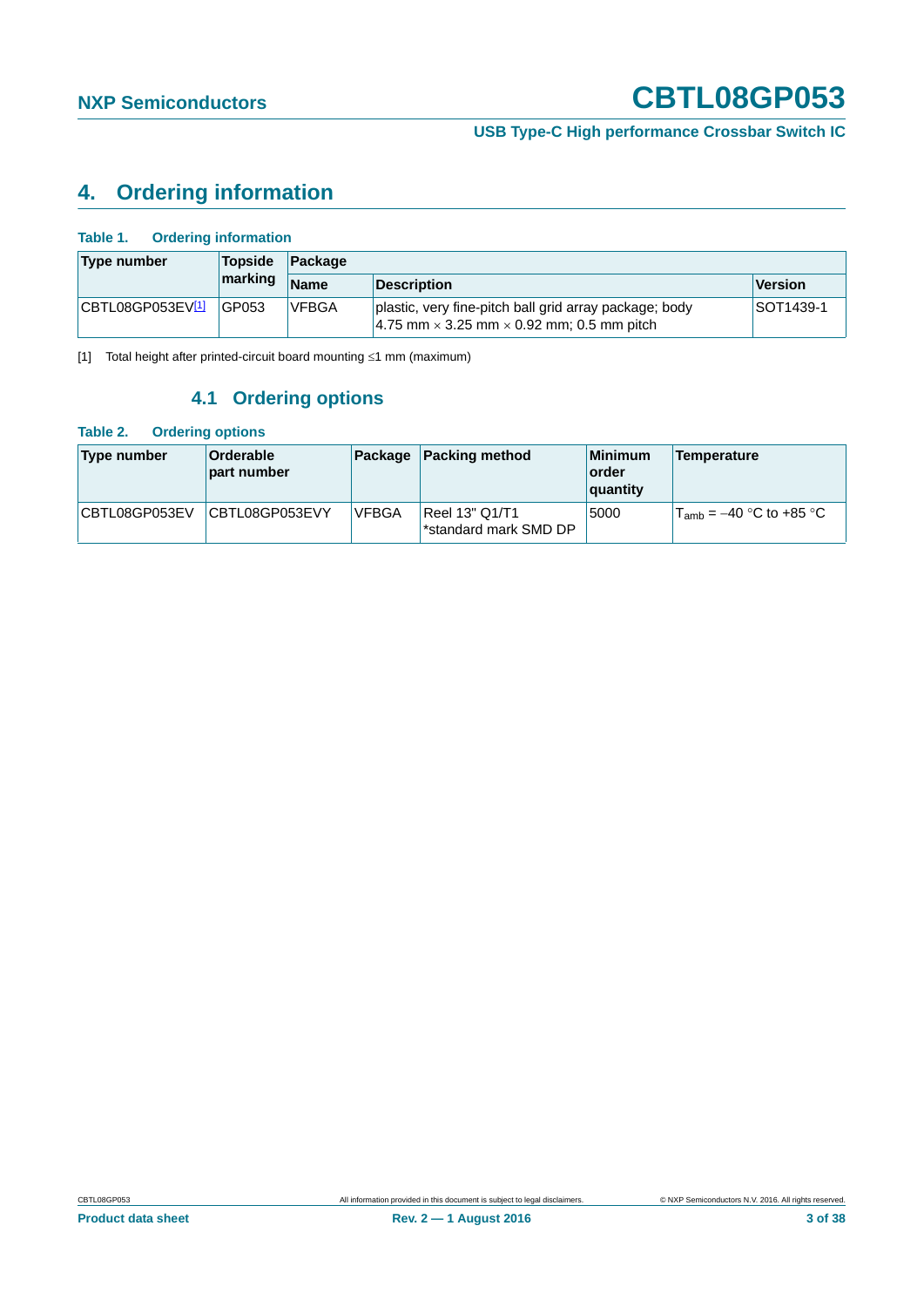**USB Type-C High performance Crossbar Switch IC**

## <span id="page-3-0"></span>**5. Block diagram**

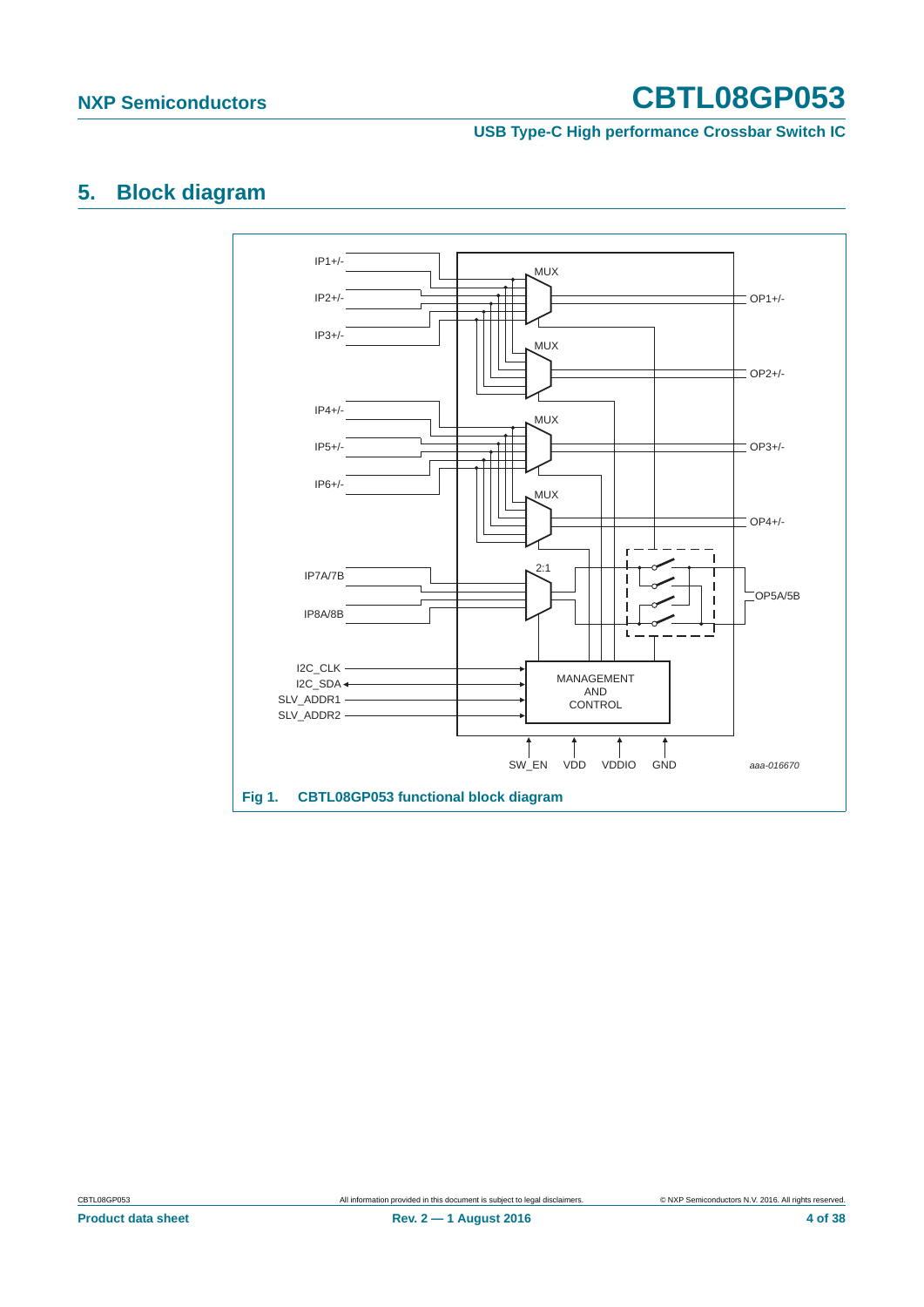**USB Type-C High performance Crossbar Switch IC**

# <span id="page-4-1"></span><span id="page-4-0"></span>**6. Pinning information**

### **6.1 Pinning**

|                                                                            | $\mathbf{1}$      | $\overline{2}$ | 3            | $\overline{4}$            | 5                         | $\,6\,$           |  |
|----------------------------------------------------------------------------|-------------------|----------------|--------------|---------------------------|---------------------------|-------------------|--|
| Α                                                                          | $IP6+$            | IP6-           | IP7A         | IP7B                      | OP <sub>5</sub> A         | OP <sub>5</sub> B |  |
| B                                                                          | IP <sub>5</sub> - | VDD            | IP8A         | IP8B                      | <b>GND</b>                | OP4-              |  |
| C                                                                          | $IP5+$            |                |              |                           |                           | OP4+              |  |
| D                                                                          | $IP4-$            |                | GND          | SLV_AD<br>DR <sub>2</sub> |                           | $OP2+$            |  |
| E                                                                          | $IP4+$            |                | VDD          | <b>VDDIO</b>              |                           | OP <sub>2</sub> - |  |
| $\mathsf F$                                                                | $IP3+$            |                | <b>GND</b>   | GND                       |                           | OP3-              |  |
| G                                                                          | IP3-              |                |              |                           |                           | $OP3+$            |  |
| H                                                                          | $IP2+$            | GND            | <b>VDDIO</b> | I2C_SDA                   | SLV_AD<br>DR <sub>1</sub> | $OP1+$            |  |
| J                                                                          | IP <sub>2</sub> - | $IP1+$         | $IP1-$       | $IZC_SCL$                 | SW_EN                     | OP1-              |  |
|                                                                            |                   |                |              |                           |                           | aaa-016671        |  |
| <b>CBTL08GP053 pinning diagram (transparent top view)</b><br><b>Fig 2.</b> |                   |                |              |                           |                           |                   |  |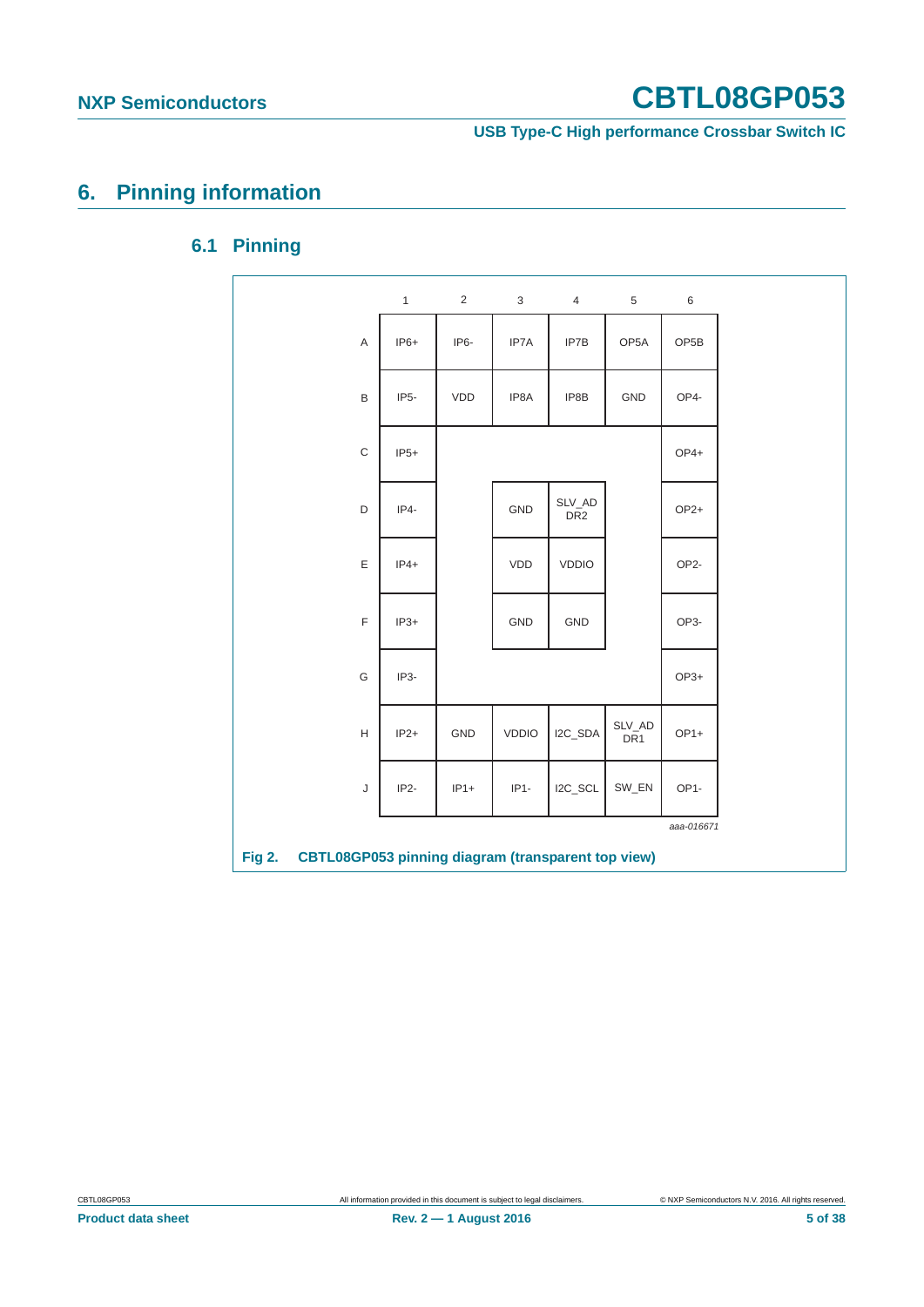### **USB Type-C High performance Crossbar Switch IC**

### <span id="page-5-1"></span>**6.2 Pin description**

<span id="page-5-0"></span>

| Table 3.          | <b>Pin description</b>          |                  |                                                              |  |  |
|-------------------|---------------------------------|------------------|--------------------------------------------------------------|--|--|
| <b>Symbol</b>     | Pin                             | <b>Type</b>      | <b>Description</b>                                           |  |  |
| $IP1+$            | J2                              | Differential I/O | Six high-speed differential pairs for DisplayPort,           |  |  |
| $IP1-$            | J3                              | Differential I/O | PCI Express, USB3 on system side                             |  |  |
| $IP2+$            | H1                              | Differential I/O |                                                              |  |  |
| IP <sub>2</sub> - | J1                              | Differential I/O |                                                              |  |  |
| $IP3+$            | F <sub>1</sub>                  | Differential I/O |                                                              |  |  |
| IP <sub>3</sub> - | G <sub>1</sub>                  | Differential I/O |                                                              |  |  |
| $IP4+$            | E1                              | Differential I/O |                                                              |  |  |
| $IP4-$            | D <sub>1</sub>                  | Differential I/O |                                                              |  |  |
| $IP5+$            | C <sub>1</sub>                  | Differential I/O |                                                              |  |  |
| IP <sub>5</sub> - | <b>B1</b>                       | Differential I/O |                                                              |  |  |
| $IP6+$            | A1                              | Differential I/O |                                                              |  |  |
| IP <sub>6</sub> - | A2                              | Differential I/O |                                                              |  |  |
| $OP1+$            | H <sub>6</sub>                  | Differential I/O | Four high-speed differential pairs for                       |  |  |
| OP <sub>1</sub> - | J6                              | Differential I/O | DisplayPort, PCI Express, USB3 on connector<br>side          |  |  |
| $OP2+$            | D <sub>6</sub>                  | Differential I/O |                                                              |  |  |
| OP <sub>2</sub> - | E <sub>6</sub>                  | Differential I/O |                                                              |  |  |
| OP3+              | G <sub>6</sub>                  | Differential I/O |                                                              |  |  |
| OP3-              | F <sub>6</sub>                  | Differential I/O |                                                              |  |  |
| OP4+              | C <sub>6</sub>                  | Differential I/O |                                                              |  |  |
| OP4-              | B <sub>6</sub>                  | Differential I/O |                                                              |  |  |
| IP7A              | A <sub>3</sub>                  | I/O              | Differential or Single ended signals on system<br>side       |  |  |
| IP7B              | A4                              | I/O              |                                                              |  |  |
| IP8A              | B <sub>3</sub>                  | I/O              |                                                              |  |  |
| IP8B              | B4                              | I/O              |                                                              |  |  |
| OP <sub>5</sub> A | A <sub>5</sub>                  | I/O              |                                                              |  |  |
| OP <sub>5</sub> B | A6                              | I/O              |                                                              |  |  |
| I2C_SCL           | J4                              | Control IN       | I2C slave address signal                                     |  |  |
| I2C_SDA           | H4                              | Control I/O      | I2C slave data signal                                        |  |  |
| SLV_ADDR1         | H <sub>5</sub>                  | Control IN       | Binary valued address selection pin for I2C<br>slave address |  |  |
| SW_EN             | J5                              | Control IN       | Switch enable control input                                  |  |  |
| <b>VDD</b>        | B <sub>2</sub> , E <sub>3</sub> | Power            | Supply pin                                                   |  |  |

CBTL08GP053 All information provided in this document is subject to legal disclaimers. © NXP Semiconductors N.V. 2016. All rights reserved.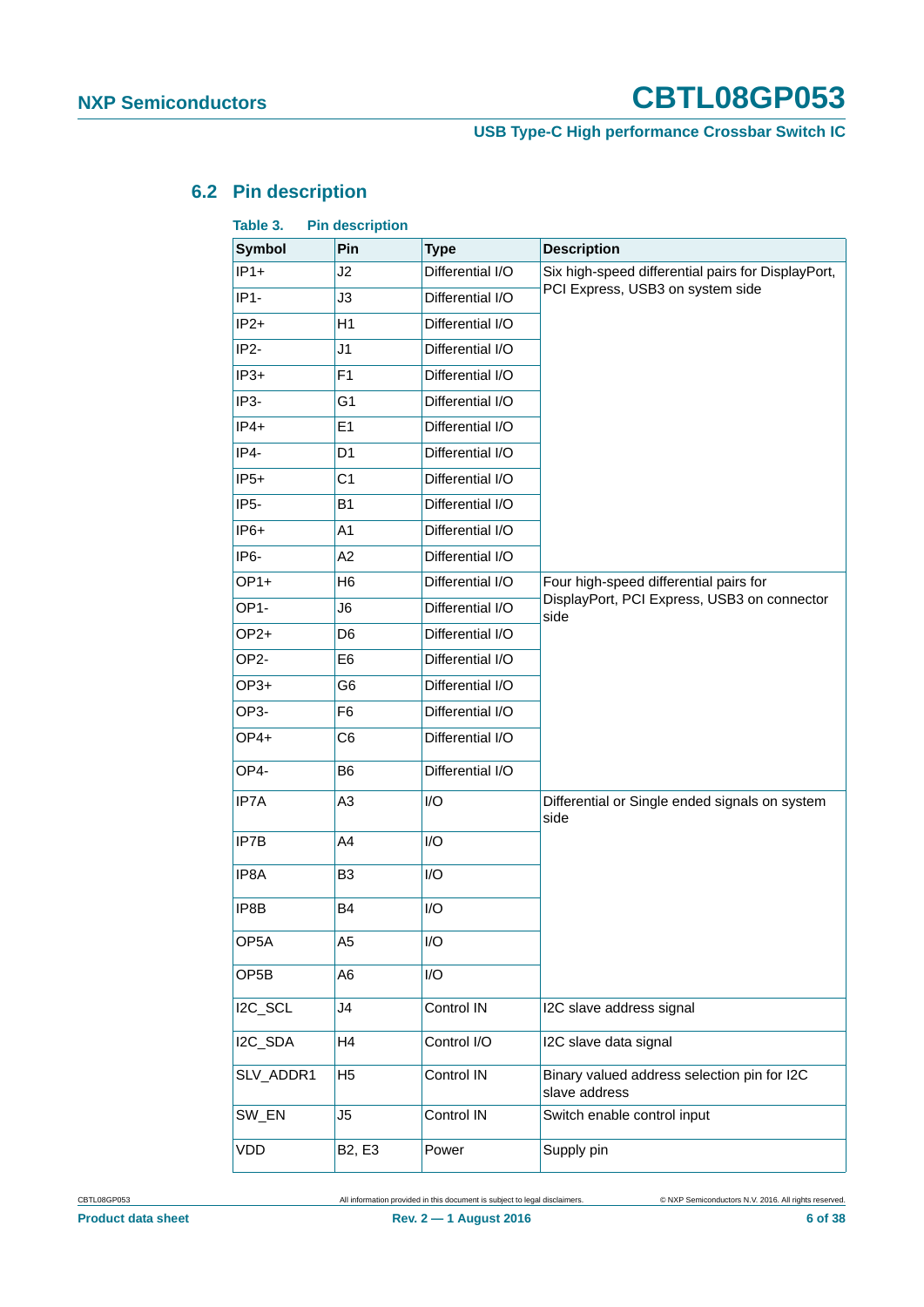#### **USB Type-C High performance Crossbar Switch IC**

| Table 3.<br><b>Pin description</b> continued |                       |             |                                                              |  |  |  |  |  |  |
|----------------------------------------------|-----------------------|-------------|--------------------------------------------------------------|--|--|--|--|--|--|
| Symbol                                       | Pin                   | <b>Type</b> | <b>Description</b>                                           |  |  |  |  |  |  |
| <b>VDDIO</b>                                 | H3. E4                | I/O power   | I/O supply pin                                               |  |  |  |  |  |  |
| <b>GND</b>                                   | B5, D3,<br>F3, F4, H2 |             | Ground                                                       |  |  |  |  |  |  |
| SLV ADDR2                                    | D4                    | Control I/O | Binary valued address selection pin for I2C<br>slave address |  |  |  |  |  |  |

### <span id="page-6-0"></span>**7. Functional description**

CBTL08GP053 is a highly integrated Type-C switch targeting Type-C applications. All high speed signal paths are implemented using high-bandwidth pass-gate technology and are non-directional. The side band switches are designed to support 5.5 V tolerance. No clock or reset signal is needed for the multiplexer to function. The switching paths for all the switches can be selected using the I<sup>2</sup>C-bus interface.

CBTL08GP053 functionality can be categorized under three portions:

- **•** High speed switch
	- **–** This has four sub networks of switches corresponding to four I/Os (OPx) connected to Type-C connector interface
	- **–** Each sub network consist of a multiplexer of three high speed I/Os (IPx) on the system side interface
	- **–** All switch paths handles differential signaling or 1.8 V rail to rail single ended signals
	- **–** All switch paths support up to 10 Gbps signaling
	- **–** All multiplexers I/Os are selectable through the I2C-bus interface
	- **–** The connector side I/Os can be put in Hi-Z through the I2C-bus interface. Default for the I/O is Hi-Z
- **•** Sideband Auxiliary crossbar switch
	- **–** This has a 2:1 multiplexer followed by single ended selectable crossbar function
	- **–** Switch handles both 3.3 V single ended and differential signals
	- **–** Switch I/Os are 5.5 V tolerant
	- **–** Switch handles 5 V rail to rail signaling
	- **–** Crossbar function (normal or reversible) is selectable through the I2C-bus interface
	- **–** The connector side I/Os can be put in Hi-Z through the I2C-bus interface. Default for the I/O is Hi-Z

At power on, all switches are in Hi-Z condition. After the host platform identifies Type-C interface (including Alternate mode support), it configures the switches. Each individual switch output can be selectively activated and specific switch paths can be selected. Each switch output can also remain in Hi-Z individually.

The SW\_EN pin is used to enable or disable the switch paths only but the I2C register contents are not reset when SW\_EN toggles LOW. When SW\_EN is HIGH, the switches can be enabled and if it is LOW, the switches remain in Hi-Z condition irrespective of the register contents. This pin can toggle dynamically in real time in the application.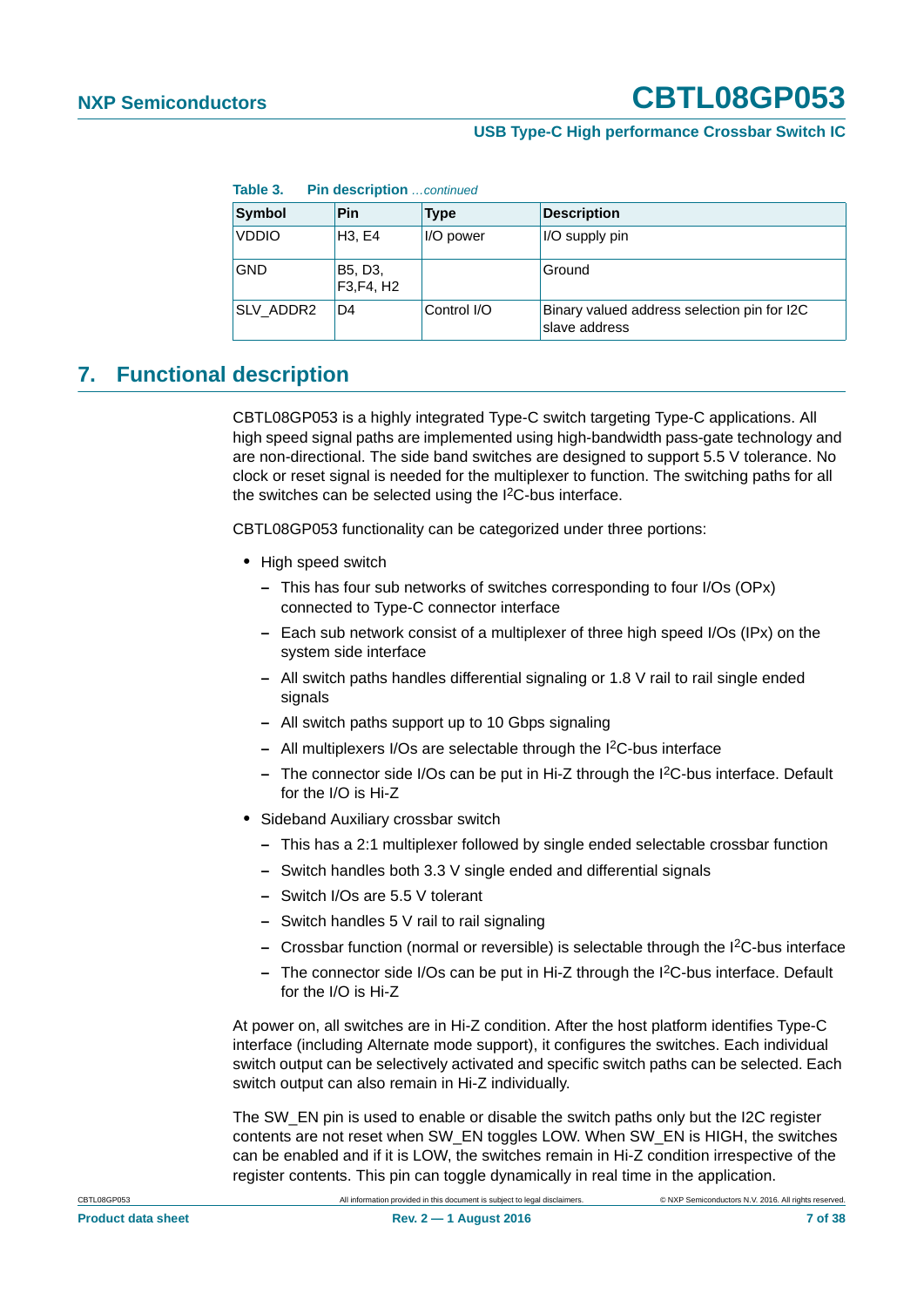#### **USB Type-C High performance Crossbar Switch IC**

| SW_EN       | <b>SWITCH_EN</b><br>SYS_CTRL[7] | <b>I2C register settings</b> | <b>Switch output</b>                   | <b>Power consumption</b><br>condition |
|-------------|---------------------------------|------------------------------|----------------------------------------|---------------------------------------|
| <b>LOW</b>  | U                               | Remain unchanged             | Hi-Z                                   | Standby                               |
| <b>LOW</b>  |                                 | Remain unchanged             | Hi-Z                                   | Standby                               |
| <b>HIGH</b> |                                 | Remain unchanged             | Hi-Z                                   | Standby                               |
| <b>HIGH</b> |                                 | Remain unchanged             | Output (based on<br>register settings) | Active                                |

#### **Table 4. Truth table for SW\_EN and I2C register contents**

#### <span id="page-7-0"></span>**7.1 CBTL08GP053 - Use case view**

CBTL08GP053 is a versatile high performance switch with flexibility and programmability to route various signals on to Type-C connector interface. It is designed to work over a range of product categories, platform applications, use cases and usage modes. With its configurability, it can serve the needs of both general and custom applications.

The following subsections cover the use case illustrations of CBTL08GP053.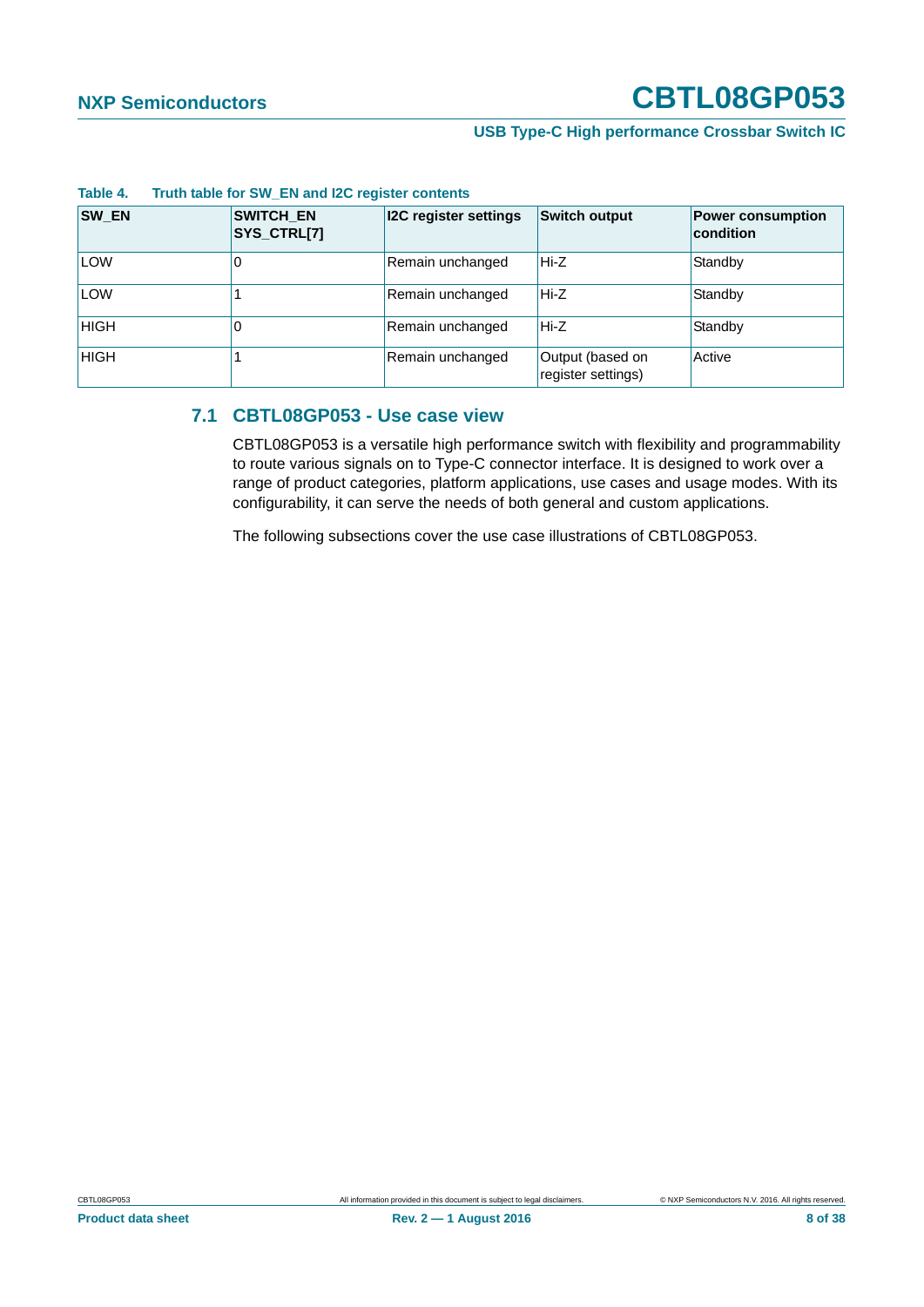#### **USB Type-C High performance Crossbar Switch IC**

#### **7.1.1 System application examples**

#### <span id="page-8-1"></span><span id="page-8-0"></span>**7.1.1.1 CBTL08GP053 in Notebook/Ultrabook PC or Tablet - USB3, DP use**

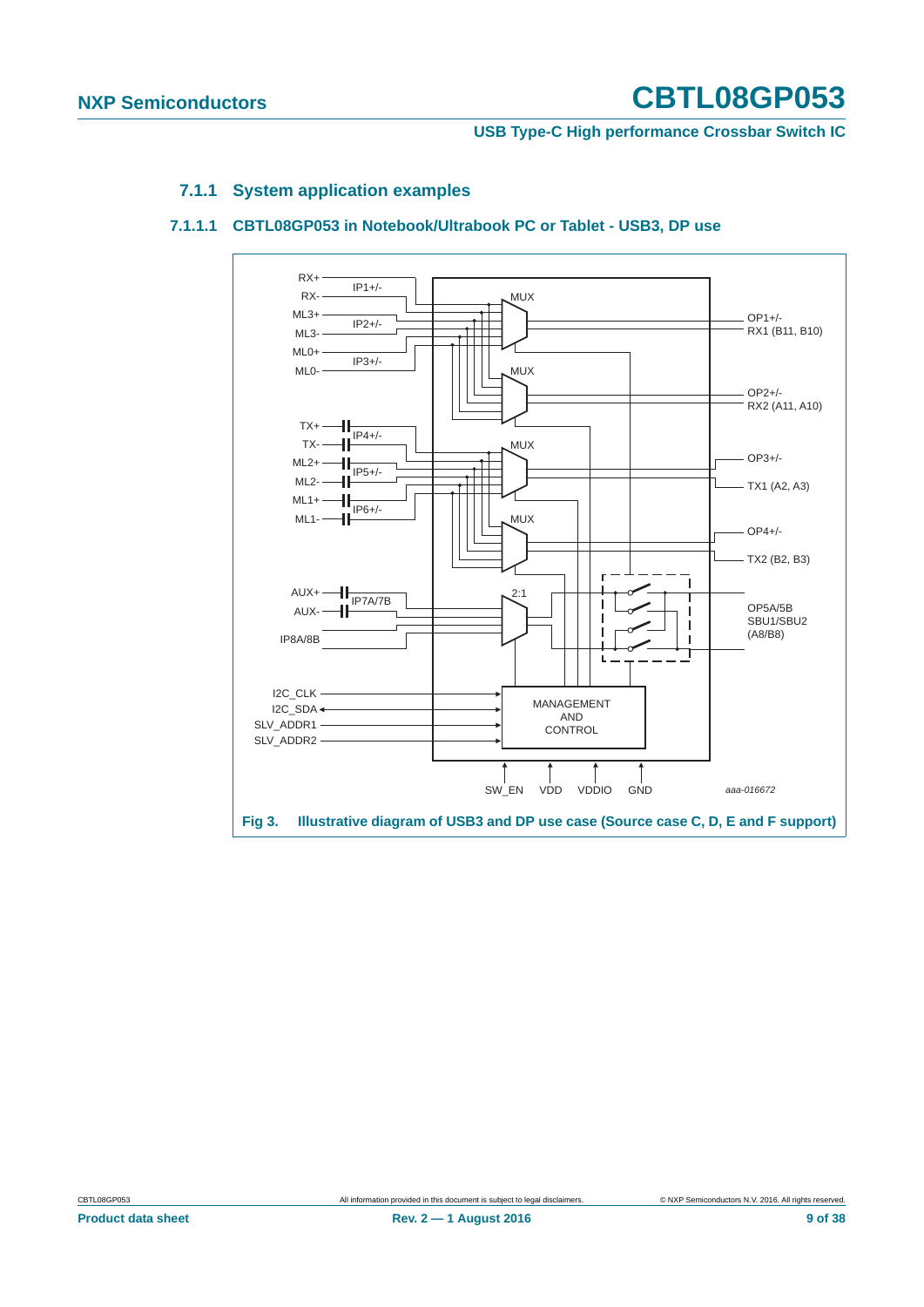#### **USB Type-C High performance Crossbar Switch IC**



#### <span id="page-9-0"></span>**7.1.1.2 CBTL08GP053 in display monitor use case**

Other similar use cases can be constructed as well.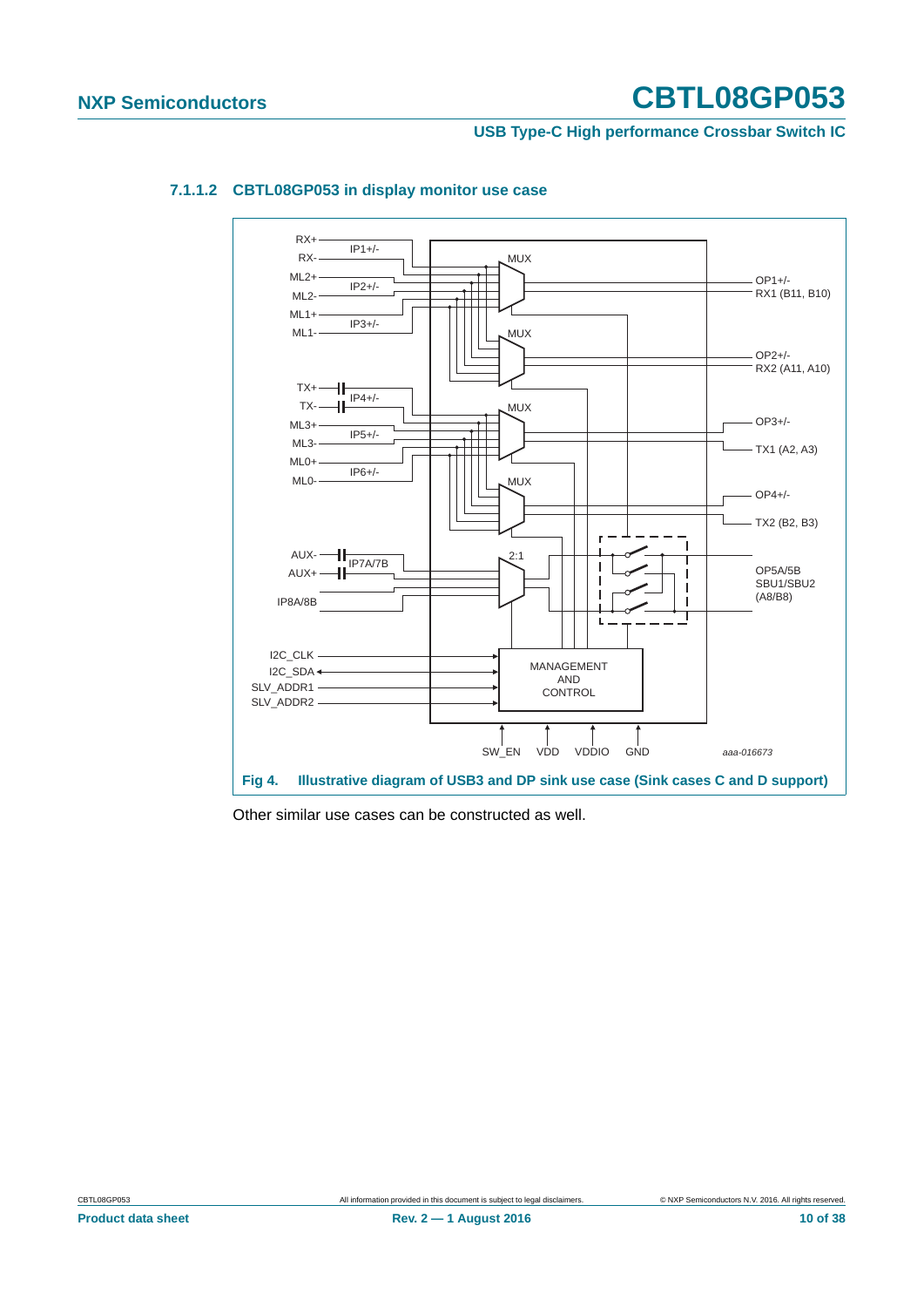#### **USB Type-C High performance Crossbar Switch IC**

#### <span id="page-10-1"></span>**7.2 Host interface**

The host interface of CBTL08GP053 consists of following data/control signals:

- **•** SLV\_ADDR1, SLV\_ADDR2
- **•** I2C\_SCL
- **•** I2C\_SDA

CBTL08GP053 implements I2C-bus slave interface and the host processor can issue commands, monitor status and receive response through this bus. A detailed description of the I2C-bus specification, with applications, is given in UM10204, "I2C-bus specification and user manual" [\[3\]](#page-33-0). It supports I<sup>2</sup>C-bus data transfers in both Standard-mode (100kbit/s)) and Fast-mode (400 kbit/s).

As an exception to the I<sup>2</sup>C-bus specification, CBTL08GP053 does not support the I<sup>2</sup>C-bus "General Call" address (and therefore does not issue an Acknowledge), clock stretching, Software Reset command, nor 10-bit address.

The various registers, address offsets and bit definition, as defined in this section and subsections later.

Referring to I2C-bus protocol, CBTL08GP053 positively acknowledges all 256 register offset addresses. CBTL08GP053 I2C-bus interface implements a special "Auto-Increment" feature that facilitates higher throughput realization by the host system. With this feature, the address wraps back to 0x00 from 0xFF on continuous reads and writes.

CBTL08GP053 supports up to a maximum of four I2C-bus slave address options. The address is selected through SLV\_ADDR1 and SLV\_ADDR2 pins. [Table 5](#page-10-0) shows the different I2C-bus device address options selectable based on pin values.

Please refer to the *CBTL08GP053 Programming Guide* (AN11663) for more details.

| <b>SLV ADDR2</b> | <b>SLV_ADDR1</b> | $I2C$ -bus device<br>address |
|------------------|------------------|------------------------------|
| LOW              | <b>LOW</b>       | 0x60/0x61                    |
| LOW              | <b>HIGH</b>      | 0x64/0x65                    |
| <b>HIGH</b>      | <b>LOW</b>       | 0x68/0x69                    |
| <b>HIGH</b>      | <b>HIGH</b>      | 0x6C/0x6D                    |

<span id="page-10-0"></span>**Table 5. Device slave address**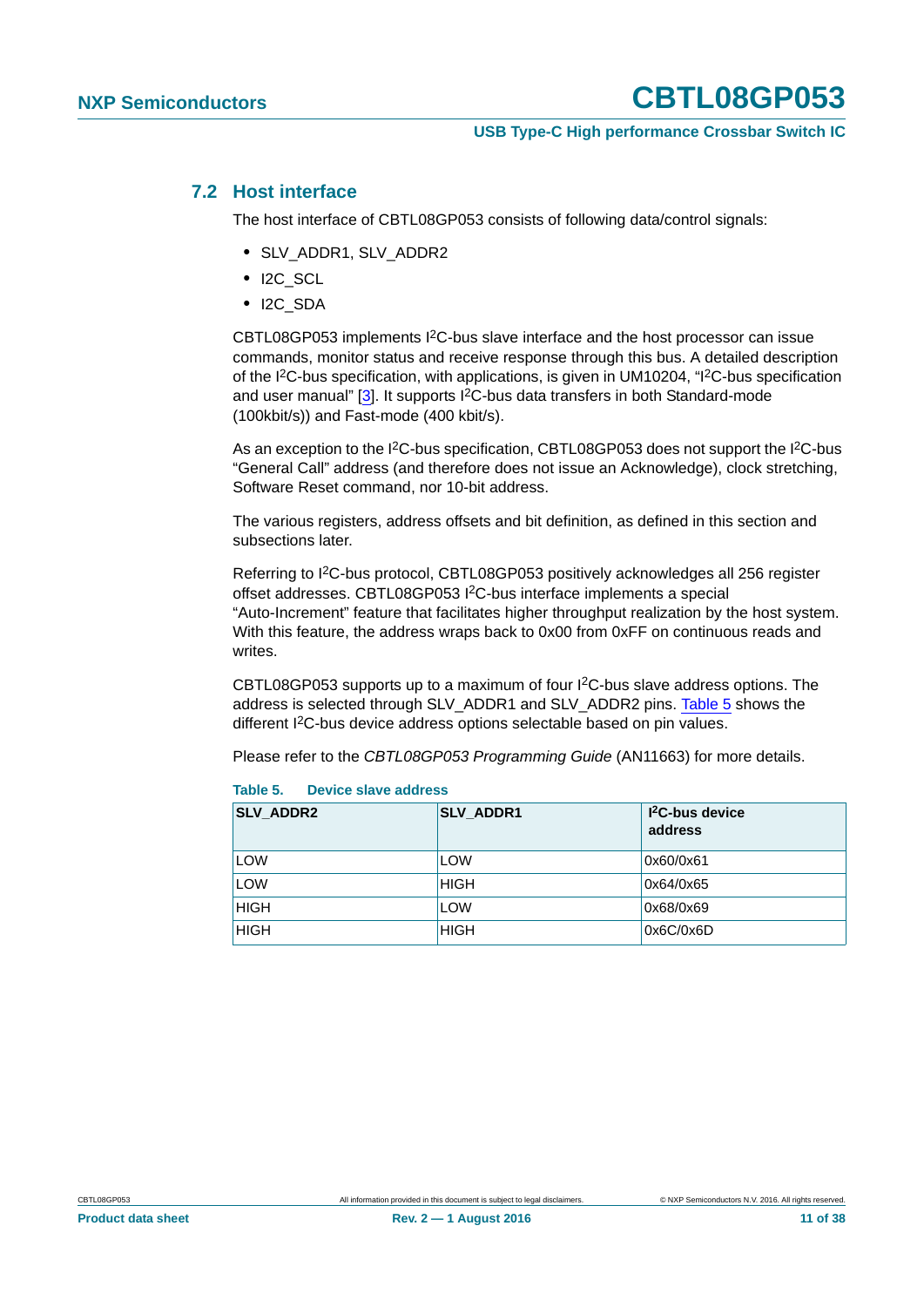| CBTL08GP053<br>Table 6.                                                            |                       |                       | <b>Register bit map overview</b>                                          |                    |                 |                 |                 |         |                 |                 |                  |
|------------------------------------------------------------------------------------|-----------------------|-----------------------|---------------------------------------------------------------------------|--------------------|-----------------|-----------------|-----------------|---------|-----------------|-----------------|------------------|
|                                                                                    | <b>Register</b>       |                       | <b>Bit</b><br><b>Default POR</b>                                          |                    |                 |                 |                 |         |                 |                 |                  |
| <b>Address</b>                                                                     | name                  | Access <sup>[1]</sup> | value                                                                     | $\overline{7}$     | $6\phantom{a}6$ | 5               | 4               | 3       | 2               | $\mathbf{1}$    | $\boldsymbol{0}$ |
| 0x01                                                                               | SYS_CTRL              | <b>RW</b>             | b'00000000                                                                | SWITCH_EN          |                 |                 |                 |         |                 |                 |                  |
| 0x02                                                                               | OP1 CTRL              |                       | RW b'00000000                                                             |                    |                 |                 |                 |         | IP <sub>3</sub> | IP <sub>2</sub> | IP <sub>1</sub>  |
| 0x03                                                                               | OP2 CTRL              |                       | RW b'00000000                                                             |                    |                 |                 |                 |         | IP <sub>3</sub> | IP <sub>2</sub> | IP <sub>1</sub>  |
| 0x04                                                                               | OP3 CTRL              |                       | RW b'00000000                                                             |                    |                 | IP <sub>6</sub> | IP <sub>5</sub> | IP4     |                 |                 |                  |
| 0x05                                                                               | OP4 CTRL              |                       | RW b'00000000                                                             |                    |                 | IP <sub>6</sub> | IP <sub>5</sub> | IP4     |                 |                 |                  |
| 0x06                                                                               | OP5 CTRL              |                       | RW b'00000000                                                             | IP <sub>8</sub>    | IP7             |                 |                 |         |                 |                 |                  |
| 0x07                                                                               | CROSS5<br><b>CTRL</b> |                       | RW b'00000001                                                             |                    |                 |                 |                 |         |                 | <b>CROSS</b>    | <b>PASS</b>      |
| 0x08                                                                               | SW_CTRL               | W                     | b'00000000                                                                |                    |                 | X5_SET          | OP5_SET         | OP4_SET | OP3_SET         | OP2_SET         | OP1_SET          |
| 0x09                                                                               | <b>REVISION</b>       | R.                    | b'10100000                                                                | <b>REVISION ID</b> |                 |                 |                 |         |                 |                 |                  |
| 0x0A<br>to<br>0xFF                                                                 | Reserved              |                       | b'XXXXXXXX                                                                | <b>RESERVED</b>    |                 |                 |                 |         |                 |                 |                  |
| All information provided in this document is subject to legal disclaimers<br>$[1]$ |                       |                       | 'R' Read only register, 'W' Write only register, 'RW' Read/Write register |                    |                 |                 |                 |         |                 |                 |                  |

<span id="page-11-0"></span>**USB Type-C High performance Crossbar Switch IC** [1] 'R' Read only register, 'W' Write only register, 'RW' Read/Write register

**Product data sheet Product data sheet**

© NXP Semiconductors N.V. 2016. All rights reserved.<br> $12$  Of  $38$ © NXP Semiconductors N.V. 2016. All rights reserved.

**NXP Semiconductors NXP Semiconductors**

**CBTL08GP053** 

**CBTL08GP053**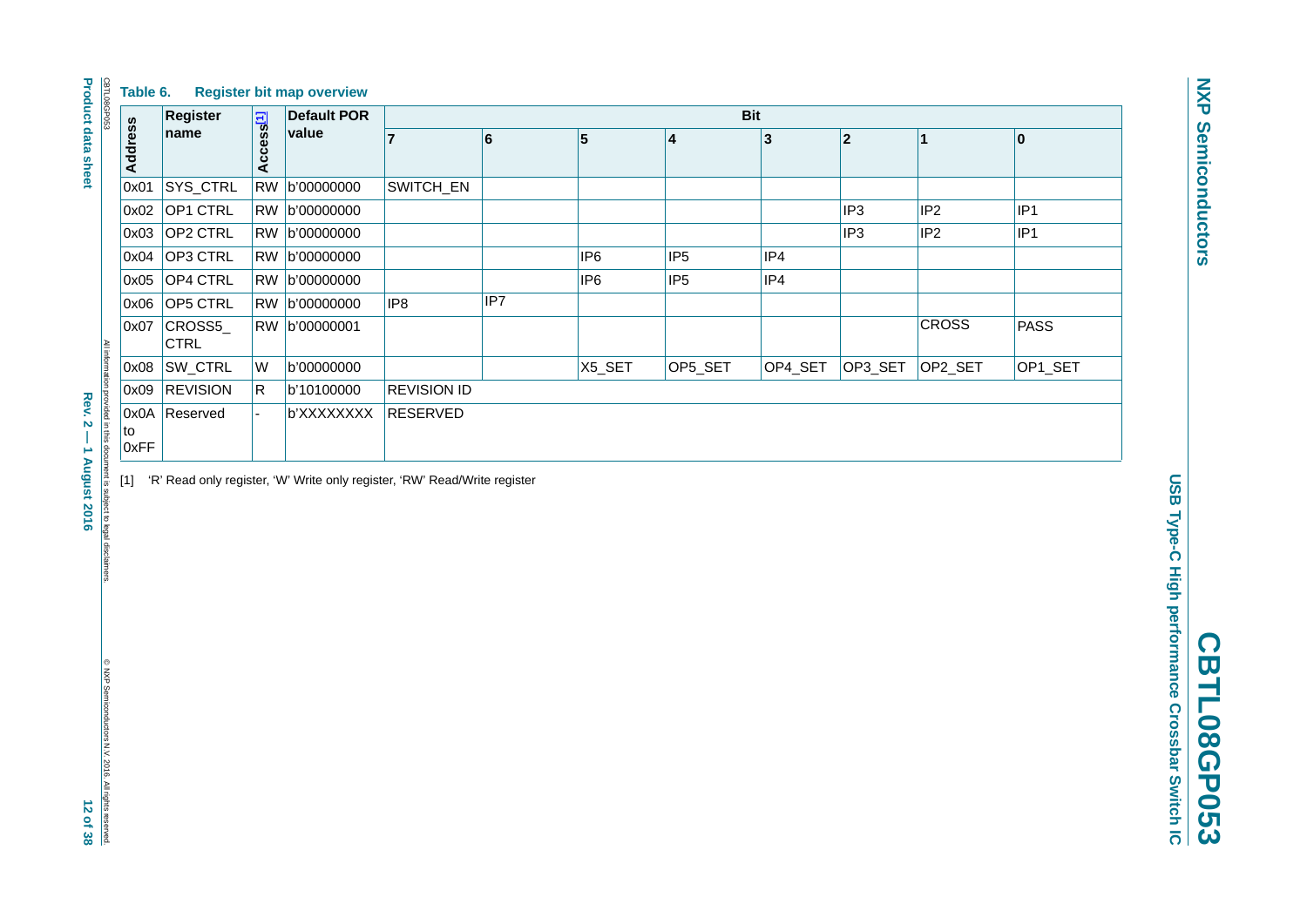#### **USB Type-C High performance Crossbar Switch IC**

#### **7.2.1 SYS\_CTRL register**

#### <span id="page-12-0"></span>**Table 7. SYS\_CTRL register (address 0x01) bit description** *Default: b'00000000*

| <b>Bit</b>     | <b>Symbol</b>   | <b>Access</b> | Value          | <b>Description</b>                                                                                                     |
|----------------|-----------------|---------------|----------------|------------------------------------------------------------------------------------------------------------------------|
| $\overline{7}$ |                 | SWITCH_EN R/W |                | CBTL08GP053 is in functional mode. The host shall write a '1' into<br>this bit to put the device into functional mode. |
|                |                 |               | 0              | CBTL08GP053 is in Shutdown mode. After POR, the device enters<br>and remains in shutdown mode.                         |
|                |                 |               |                | To put the device into shutdown mode, this host shall write a '0' into<br>this register bit.                           |
| 6:0            | <b>RESERVED</b> | R/W           | <b>XXXXXXX</b> | Reserved bit fields. Reads will be zeros and writes do not have any<br>effect.                                         |

#### **7.2.2 OP1\_CTRL register**

#### <span id="page-12-1"></span>**Table 8. OP1\_CTRL register (address 0x02) bit description** *Default: b'00000000*

| <b>Bit</b> | <b>Symbol</b>   | <b>Access</b> | <b>Value</b>                                               | <b>Description</b>                                                             |
|------------|-----------------|---------------|------------------------------------------------------------|--------------------------------------------------------------------------------|
| 7:3        | <b>RESERVED</b> | R/W           | <b>XXXXX</b>                                               | Reserved bit fields. Reads will be zeros and writes do not have any<br>effect. |
| 12         | IP3             | R/W           |                                                            | Switch inputs IP3+/- are not selected                                          |
|            |                 |               | Switch inputs IP3+/- are selected for connection to OP1+/- |                                                                                |
|            | IP <sub>2</sub> | R/W           | 0                                                          | Switch inputs IP2+/- are not selected                                          |
|            |                 |               |                                                            | Switch inputs IP2+/- are selected for connection to OP1+/-                     |
| ١o         | IP1             | R/W           | 0                                                          | Switch inputs IP1+/- are not selected                                          |
|            |                 |               |                                                            | Switch inputs IP1+/- are selected for connection to OP1+/-                     |

[1] The only valid bit values are b'XXXXX001, b'XXXXX010 and b'XXXXX100. Any other bit combination of LS 3 bits will result in Hi-Z at the outputs OP1+/-.

#### **7.2.3 OP2\_CTRL register**

<span id="page-12-2"></span>

| Table 9.            |  |  |  | OP2_CTRL register (address 0x03) bit description |  |
|---------------------|--|--|--|--------------------------------------------------|--|
| Default: b'00000000 |  |  |  |                                                  |  |

| <b>Bit</b> | <b>Symbol</b>          | <b>Access</b> | Value                                                      | <b>Description</b>                                                             |
|------------|------------------------|---------------|------------------------------------------------------------|--------------------------------------------------------------------------------|
| 7:3        | RESERVED               | R/W           | XX                                                         | Reserved bit fields. Reads will be zeros and writes do not have any<br>effect. |
| 12         | IP <sub>3</sub>        | R/W           | O.                                                         | Switch inputs IP3+/- are not selected                                          |
|            |                        |               | Switch inputs IP3+/- are selected for connection to OP2+/- |                                                                                |
|            | IP <sub>2</sub>        | R/W           |                                                            | Switch inputs IP2+/- are not selected                                          |
|            |                        |               |                                                            | Switch inputs IP2+/- are selected for connection to OP2+/-                     |
| ١o         | IP <sub>1</sub><br>R/W |               |                                                            | Switch inputs IP1+/- are not selected                                          |
|            |                        |               |                                                            | Switch inputs IP1+/- are selected for connection to OP2+/-                     |

[1] The only valid bit values are b'XXXXX001, b'XXXXX010 and b'XXXXX100. Any other bit combination of LS 3 bits will result in Hi-Z at the outputs OP2+/-.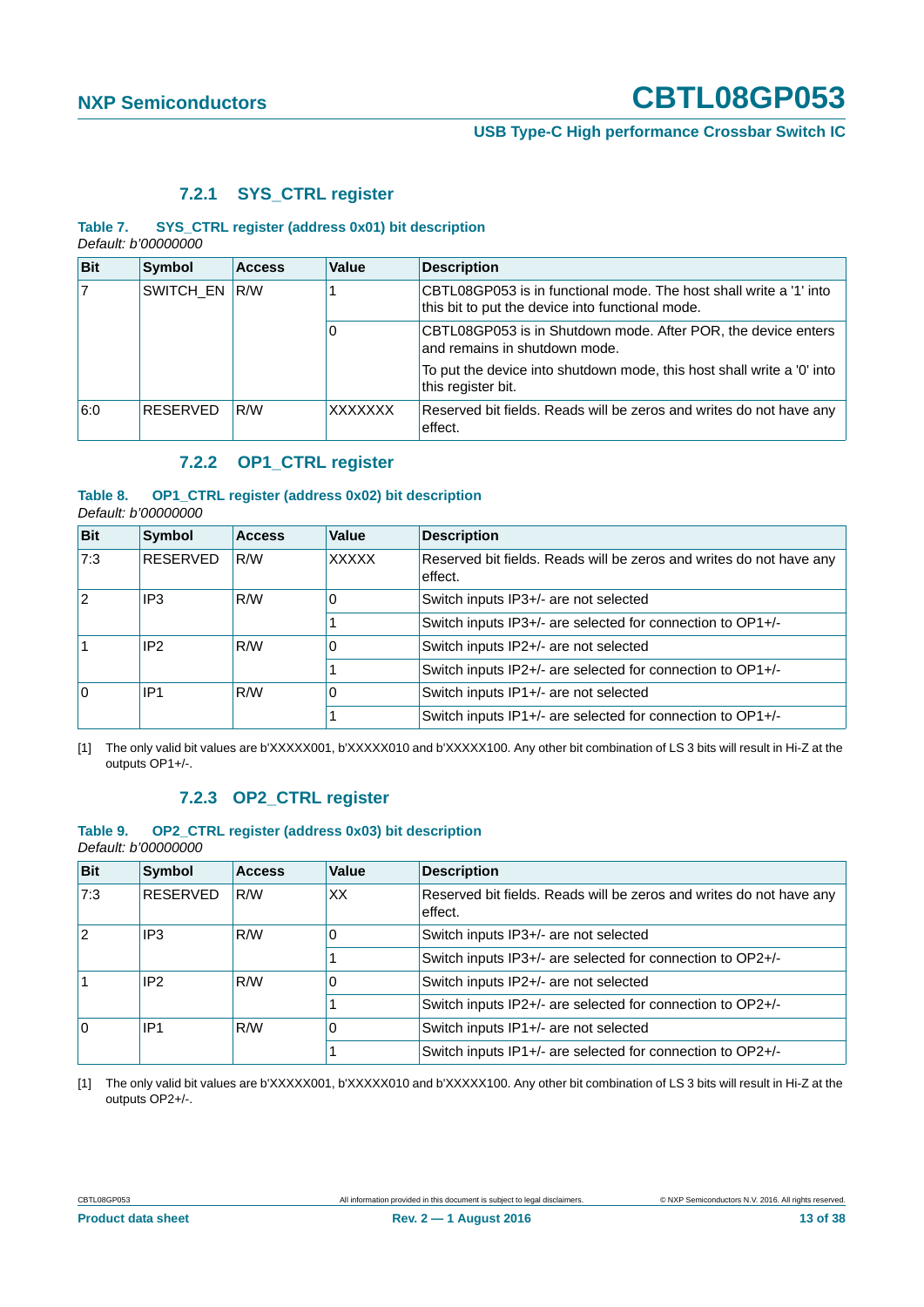**USB Type-C High performance Crossbar Switch IC**

#### **7.2.4 OP3\_CTRL register**

#### <span id="page-13-0"></span>**Table 10. OP3\_CTRL register (address 0x04) bit description** *Default: b'00000000*

| <b>Bit</b>   | <b>Symbol</b>   | <b>Access</b> | Value | <b>Description</b>                                                             |
|--------------|-----------------|---------------|-------|--------------------------------------------------------------------------------|
| 7:6          | <b>RESERVED</b> | R/W           | XX    | Reserved bit fields. Reads will be zeros and writes do not have any<br>effect. |
| 5            | IP6             | R/W           | 0     | Switch inputs IP6+/- are not selected                                          |
|              |                 |               |       | Switch inputs IP6+/- are selected for connection to OP3+/-                     |
| <sup>4</sup> | IP <sub>5</sub> | R/W           | 0     | Switch inputs IP5+/- are not selected                                          |
|              |                 |               |       | Switch inputs IP5+/- are selected for connection to OP3+/-                     |
| Ι3           | IP4             | R/W           | 0     | Switch inputs IP4+/- are not selected                                          |
|              |                 |               |       | Switch inputs IP4+/- are selected for connection to OP3+/-                     |
| 2:0          | <b>RESERVED</b> | R/W           | XX    | Reserved bit fields. Reads will be zeros and writes do not have any<br>effect. |

[1] The only valid bit values are b'XX100XXX, b'XX010XXX and b'XX001XXX. Any other bit combination of 3 bits (5:3) will result in Hi-Z at the outputs OP3+/-.

### **7.2.5 OP4\_CTRL register**

#### <span id="page-13-1"></span>**Table 11. OP4\_CTRL register (address 0x05) bit description** *Default: b'00000000*

| <b>Bit</b>   | <b>Symbol</b>   | <b>Access</b> | Value       | <b>Description</b>                                                             |
|--------------|-----------------|---------------|-------------|--------------------------------------------------------------------------------|
| 7:6          | <b>RESERVED</b> | R/W           | XX          | Reserved bit fields. Reads will be zeros and writes do not have any<br>effect. |
| 5            | IP6             | R/W           | 0           | Switch inputs IP6+/- are not selected                                          |
|              |                 |               |             | Switch inputs IP6+/- are selected for connection to OP4+/-                     |
| <sup>4</sup> | IP <sub>5</sub> | R/W           | 0           | Switch inputs IP5+/- are not selected                                          |
|              |                 |               |             | Switch inputs IP5+/- are selected for connection to OP4+/-                     |
| Ι3           | IP4             | R/W           | 0           | Switch inputs IP4+/- are not selected                                          |
|              |                 |               |             | Switch inputs IP4+/- are selected for connection to OP4+/-                     |
| 2:0          | <b>RESERVED</b> | R/W           | <b>XXXX</b> | Reserved bit fields. Reads will be zeros and writes do not have any<br>effect. |

[1] The only valid bit values are b'XX100XXX, b'XX010XXX and b'XX001XXX. Any other bit combination of 3 bits (5:3) will result in Hi-Z at the outputs OP4+/-.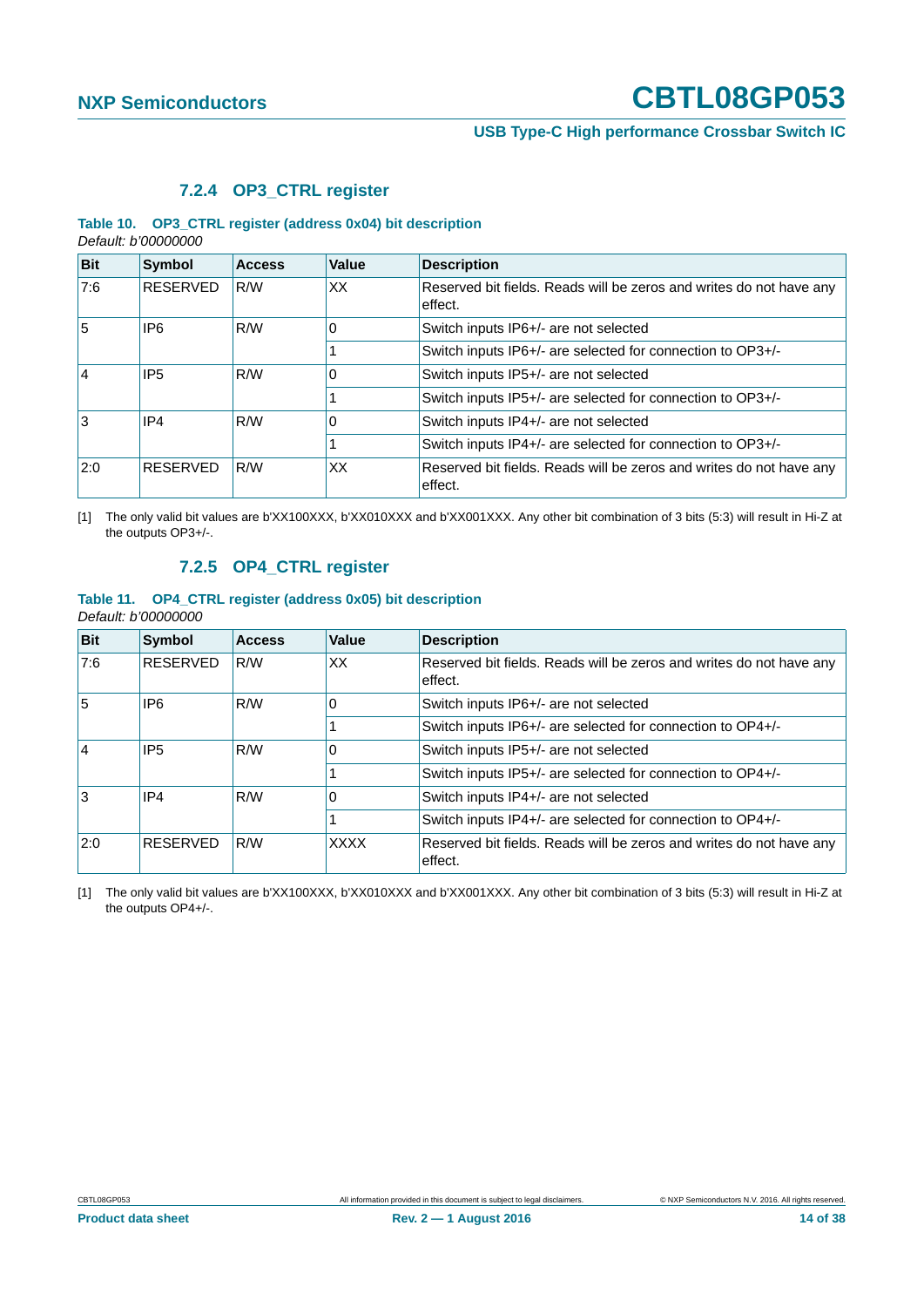#### **USB Type-C High performance Crossbar Switch IC**

#### **7.2.6 OP5\_CTRL register**

#### <span id="page-14-0"></span>**Table 12. OP5\_CTRL register (address 0x06) bit description** *Default: b'00000000*

| <b>Bit</b> | <b>Symbol</b>   | <b>Access</b> | Value        | <b>Description</b>                                                             |
|------------|-----------------|---------------|--------------|--------------------------------------------------------------------------------|
|            | IP8             | R/W           | 0            | Switch inputs IP8A/B are not selected                                          |
|            |                 |               |              | Switch inputs IP8A/B are selected for connection to OP5A/B                     |
| 16         | R/W<br>IP7<br>0 |               |              | Switch inputs IP7A/B are not selected                                          |
|            |                 |               |              | Switch inputs IP7A/B are selected for connection to OP5A/B                     |
| 5:0        | <b>RESERVED</b> | R/W           | <b>XXXXX</b> | Reserved bit fields. Reads will be zeros and writes do not have any<br>effect. |

[1] The only valid bit values are b'01XXXXXX and b'10XXXXXX. Any other bit combination of 2 bits (7:6) will result in Hi-Z at the outputs OP5A/B.

#### **7.2.7 CROSS5\_CTRL register**

#### <span id="page-14-1"></span>**Table 13. CROSS5\_CTRL register (address 0x07) bit description** *Default: b'00000001*

| <b>Bit</b> | Symbol          | <b>Access</b> | Value                                                                            | <b>Description</b>                                                               |
|------------|-----------------|---------------|----------------------------------------------------------------------------------|----------------------------------------------------------------------------------|
| 7:2        | <b>RESERVED</b> | R/W           | <b>XXXXXX</b>                                                                    | Reserved bit fields. Reads will be zeros and writes do not have any<br>effect.   |
|            | <b>CROSS</b>    | R/W           | $\Omega$                                                                         | OP5A/B will be Hi-Z                                                              |
|            |                 |               |                                                                                  | OP5B is connected to either IP7A or IP8A depending on<br>OP5 CTRL register value |
|            |                 |               |                                                                                  | OP5A is connected to either IP7B or IP8B depending on<br>OP5 CTRL register value |
| l O        | <b>PASS</b>     | R/W           | $\Omega$                                                                         | OP5A/B will be Hi-Z                                                              |
|            |                 |               | OP5B is connected to either IP7B or IP8B depending on<br>OP5_CTRL register value |                                                                                  |
|            |                 |               |                                                                                  | OP5A is connected to either IP7A or IP8A depending on<br>OP5 CTRL register value |

[1] The only valid bit field values are b'XXXXXX10 and b'XXXXXX01. The bit fields b'XXXXXX00 and b'XXXXXX11 will result in Hi-Z at the outputs OP5A/B.

#### **7.2.8 SW\_CTRL register**

#### <span id="page-14-2"></span>**Table 14. SW\_CTRL register (address 0x08) bit description**

*Default: b'00000000*

| <b>Bit</b> | <b>Symbol</b>   | <b>Access</b> | Value | <b>Description</b>                                                                     |
|------------|-----------------|---------------|-------|----------------------------------------------------------------------------------------|
| 7:6        | <b>RESERVED</b> | R/W           | XX    | Reserved bit fields. Reads will be zeros and writes do not have any<br>effect.         |
| 5          | X5 SET          | R/W           |       | Prior output setting is unchanged                                                      |
|            |                 |               |       | CROSS5_CTRL register value is used to select passing through or<br>crossing the inputs |
| 14         | OP5 SET         | R/W           |       | Prior output setting is unchanged                                                      |
|            |                 |               |       | OP5A/B is connected to one of the inputs based on OP5 CTRL<br>register                 |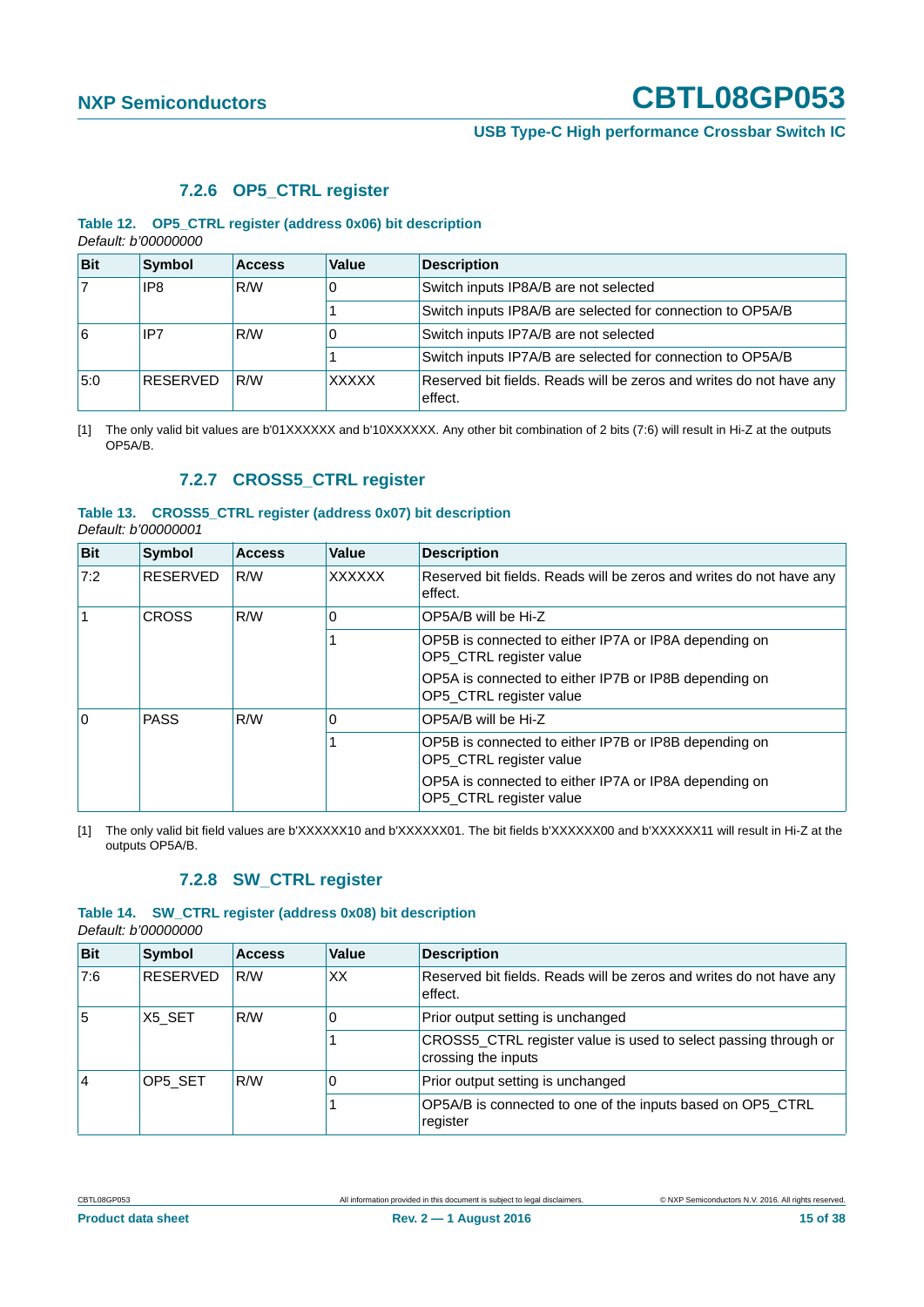### **USB Type-C High performance Crossbar Switch IC**

| <b>Bit</b>     | <b>Symbol</b> | <b>Access</b> | Value    | <b>Description</b>                                                     |
|----------------|---------------|---------------|----------|------------------------------------------------------------------------|
| 3              | OP4 SET       | R/W           | 0        | Prior output setting is unchanged                                      |
|                |               |               |          | OP4+/- is connected to one of the inputs based on OP4 CTRL<br>register |
| $\overline{2}$ | OP3_SET       | R/W<br>0      |          | Prior output setting is unchanged                                      |
|                |               |               |          | OP3+/- is connected to one of the inputs based on OP3 CTRL<br>register |
|                | OP2_SET       | R/W           | 0        | Prior output setting is unchanged                                      |
|                |               |               |          | OP2+/- is connected to one of the inputs based on OP2 CTRL<br>register |
| 0              | OP1_SET       | R/W           | $\Omega$ | Prior output setting is unchanged                                      |
|                |               |               |          | OP1+/- is connected to one of the inputs based on OP1 CTRL<br>register |

#### **Table 14. SW\_CTRL register (address 0x08) bit description** *…continued Default: b'00000000*

### **7.2.9 REVISION register**

#### <span id="page-15-0"></span>**Table 15. REVISION register (address 0x09) bit description** *Default: b'10100000*

| Bit  | Symbol             | <b>Access</b> | Value      | <b>Description</b>           |
|------|--------------------|---------------|------------|------------------------------|
| '7:0 | <b>REVISION ID</b> | IR.           | b'10100000 | Revision ID                  |
|      |                    |               |            | $AO = First silicon version$ |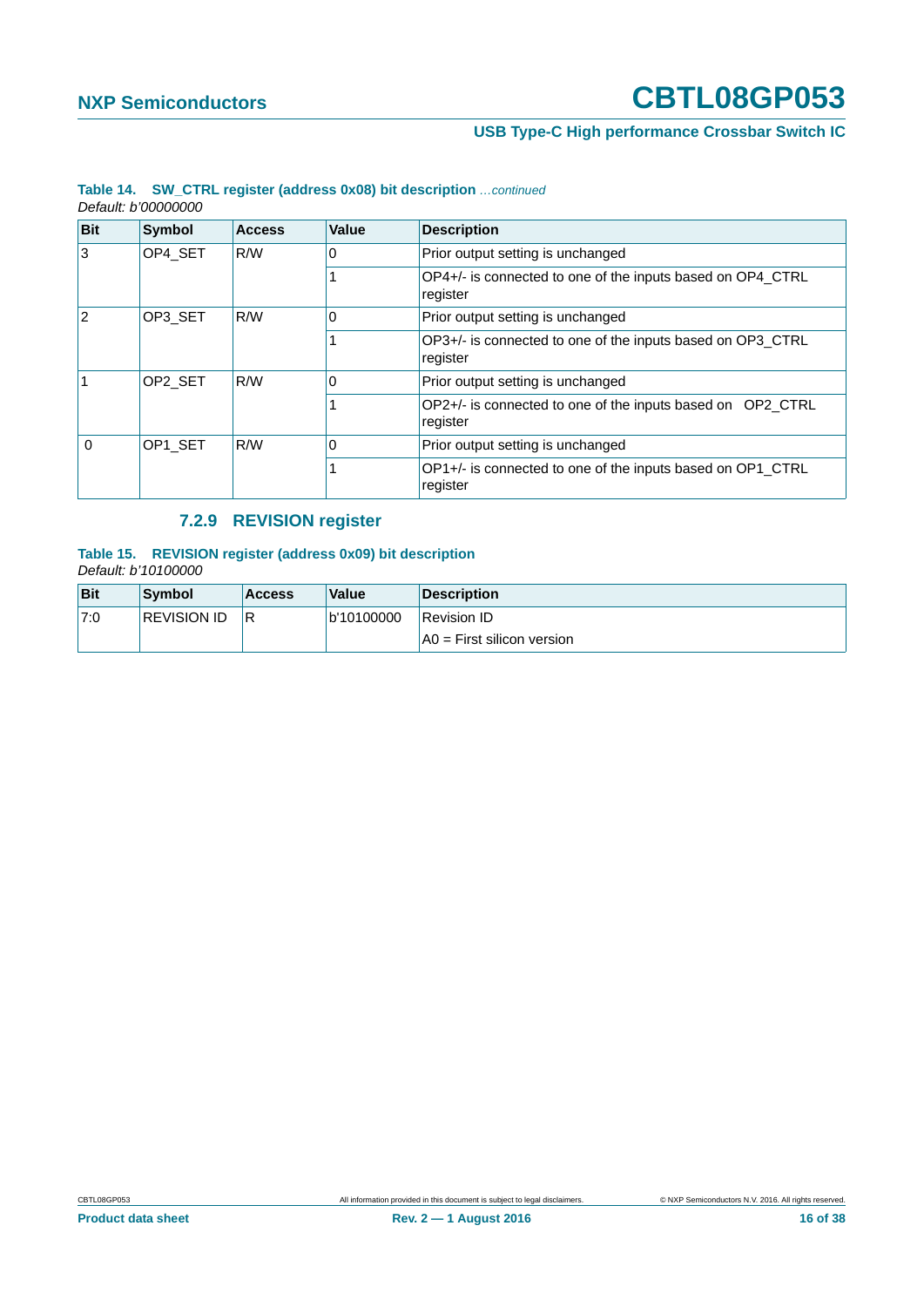**USB Type-C High performance Crossbar Switch IC**

### **7.3 I2C read and write sequence**

An example of an I<sup>2</sup>C write and read sequence is shown in **Figure 5**.

<span id="page-16-1"></span><span id="page-16-0"></span>

| <b>Name</b>          | <b>Size</b><br>(bits)              | Bit 7                    | Bit 6      | Bit 5                         | Bit 4            | Bit 3                                | Bit 2                                                                                                                                                        | Bit 1                  | Bit 0                     |
|----------------------|------------------------------------|--------------------------|------------|-------------------------------|------------------|--------------------------------------|--------------------------------------------------------------------------------------------------------------------------------------------------------------|------------------------|---------------------------|
| Slave address        | 8                                  | $\Omega$                 |            | 1                             | 0                | SLV ADDR2                            | SLV_ADDR1                                                                                                                                                    | $\Omega$               | Write $= 0$<br>$Read = 1$ |
|                      |                                    |                          |            |                               |                  |                                      |                                                                                                                                                              |                        |                           |
| Write<br>8 bits      |                                    | 8 bits                   | 8 bits     |                               |                  |                                      |                                                                                                                                                              |                        |                           |
| SLAVE ADDR WR<br>ls  |                                    | <b>REGISTER ADDR K</b>   | WRITE DATA |                               | WRITE DATA K+1 A |                                      | WRITE DATA K+2 A WRITE DATA K+N-1 A P                                                                                                                        |                        |                           |
|                      |                                    |                          |            |                               |                  |                                      |                                                                                                                                                              |                        |                           |
|                      |                                    |                          |            |                               |                  |                                      |                                                                                                                                                              |                        |                           |
| Read<br>8 bits       |                                    | 8 bits                   |            | 8 bits                        |                  | 8 bits                               |                                                                                                                                                              |                        |                           |
| SLAVE ADDR WR<br>ls  |                                    | REGISTER ADDR K          |            | S SLAVE ADDR RD A READ DATA K |                  | A READ DATA K+1                      | A                                                                                                                                                            | <b>READ DATA K+N-1</b> | <b>INAIP</b>              |
|                      | Register address to Read specified |                          |            |                               |                  |                                      | Single or multi byte read executed from current register location (Single Byte read is<br>initiated by Master with NA immediately following first data byte) |                        |                           |
|                      |                                    |                          |            |                               |                  |                                      | Note: If Register is not specified Master will begin read from current register. In this case only sequence shown in Red bracket is needed.                  |                        |                           |
| from Master to Slave |                                    | <b>S</b> Start Condition |            |                               |                  | <b>NA</b> NOT Acknowledge (SDA High) | $RD$ Read = 1                                                                                                                                                |                        |                           |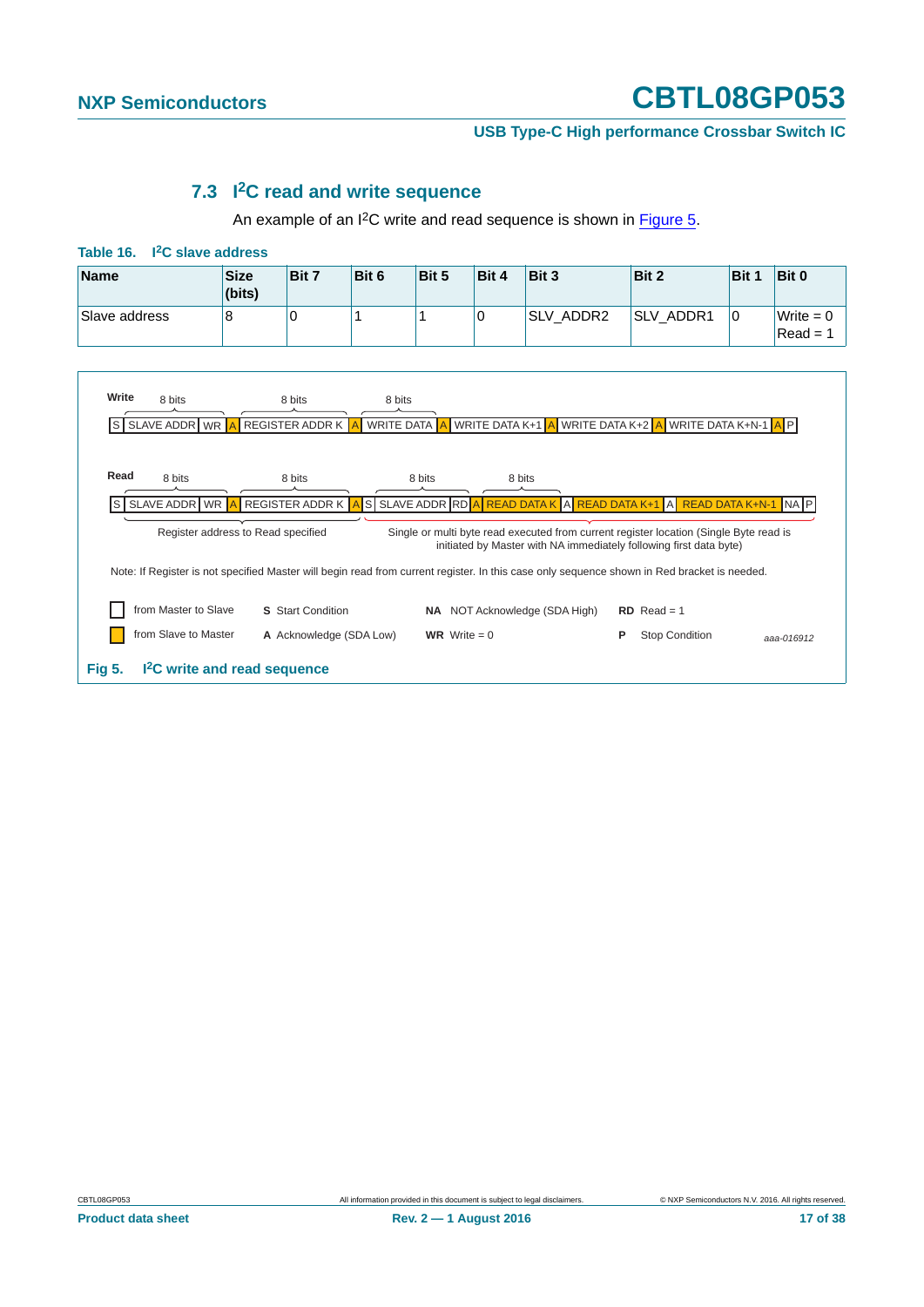#### **USB Type-C High performance Crossbar Switch IC**

### <span id="page-17-4"></span>**8. Limiting values**

| <b>Symbol</b>               | <b>Parameter</b>            | <b>Conditions</b>                                                                               | Min    | Max[2] | <b>Unit</b> |
|-----------------------------|-----------------------------|-------------------------------------------------------------------------------------------------|--------|--------|-------------|
| $V_{DD}$                    | supply voltage              | on pin VDD                                                                                      | $-0.5$ | $+4.6$ | V           |
| $V_{DD(IO)}$                | input/output supply voltage | on pin VDDIO                                                                                    | $-0.5$ | $+4.6$ | V           |
| $V_{I}$                     | input voltage               | IP1+/-. IP2+/-.<br>$IP3+/-.$ $IP4+/-.$<br>IP5+/-, IP6+/-                                        | $-0.5$ | $+2.6$ | $\vee$      |
|                             |                             | OP1+/-, OP2+/-,<br>OP3+/-, OP4+/-                                                               | $-0.5$ | $+2.6$ | $\vee$      |
|                             |                             | IP7A/7B, IP8A/8B                                                                                | $-0.5$ | $+6.0$ | V           |
|                             |                             | OP5A/5B                                                                                         | $-0.5$ | $+6.0$ | $\vee$      |
|                             |                             | SLV ADDR1.<br>SLV_ADDR2,<br>SW EN                                                               | $-0.5$ | $+4.6$ | V           |
|                             |                             | I2C SCL.<br>I2C_SDA<br>(external pull-up<br>needed on the<br>I <sup>2</sup> C-bus<br>interface) | $-0.5$ | $+4.6$ | $\vee$      |
| $T_{\text{stg}}$            | storage temperature         |                                                                                                 | -65    | $+150$ | °C          |
| $\mathsf{T}_{\mathsf{amb}}$ | ambient temperature         |                                                                                                 | $-40$  | $+125$ | $\circ$ C   |
| V <sub>ESD</sub>            | electrostatic discharge     | $HBM^{[3]}$                                                                                     | 2000   |        | $\vee$      |
|                             | voltage                     | CDM <sup>[4]</sup>                                                                              | 500    |        | V           |

#### **Table 17. Limiting values**

*In accordance with the Absolute Maximum Rating System (IEC 60134)[.\[1\]](#page-17-3)*

<span id="page-17-3"></span>[1] All voltage values, except differential voltages, are with respect to network ground terminal.

<span id="page-17-2"></span>[2] Stresses above the absolute maximum ratings may damage the device. The device may not function or be operating above the Recommended Operating Conditions and it is strongly recommended not to exceed these levels. Also, the device reliability may get affected if it is subjected to stress levels above the Recommended Operating Conditions.

- <span id="page-17-0"></span>[3] Human Body Model: ANSI/ESDA/JEDEC JDS-001-2012 (Revision of ANSI/ESDA/JEDEC JS-001-2011), ESDA/JEDEC Joint standard for ESD sensitivity testing, Human Body Model - Component level; Electrostatic Discharge Association, Rome, NY, USA; JEDEC Solid State Technology Association, Arlington, VA, USA.
- <span id="page-17-1"></span>[4] Charged Device Model: JESD22-C101E December 2009 (Revision of JESD22-C101D, October 2008), standard for ESD sensitivity testing, Charged Device Model - Component level; JEDEC Solid State Technology Association, Arlington, VA, USA.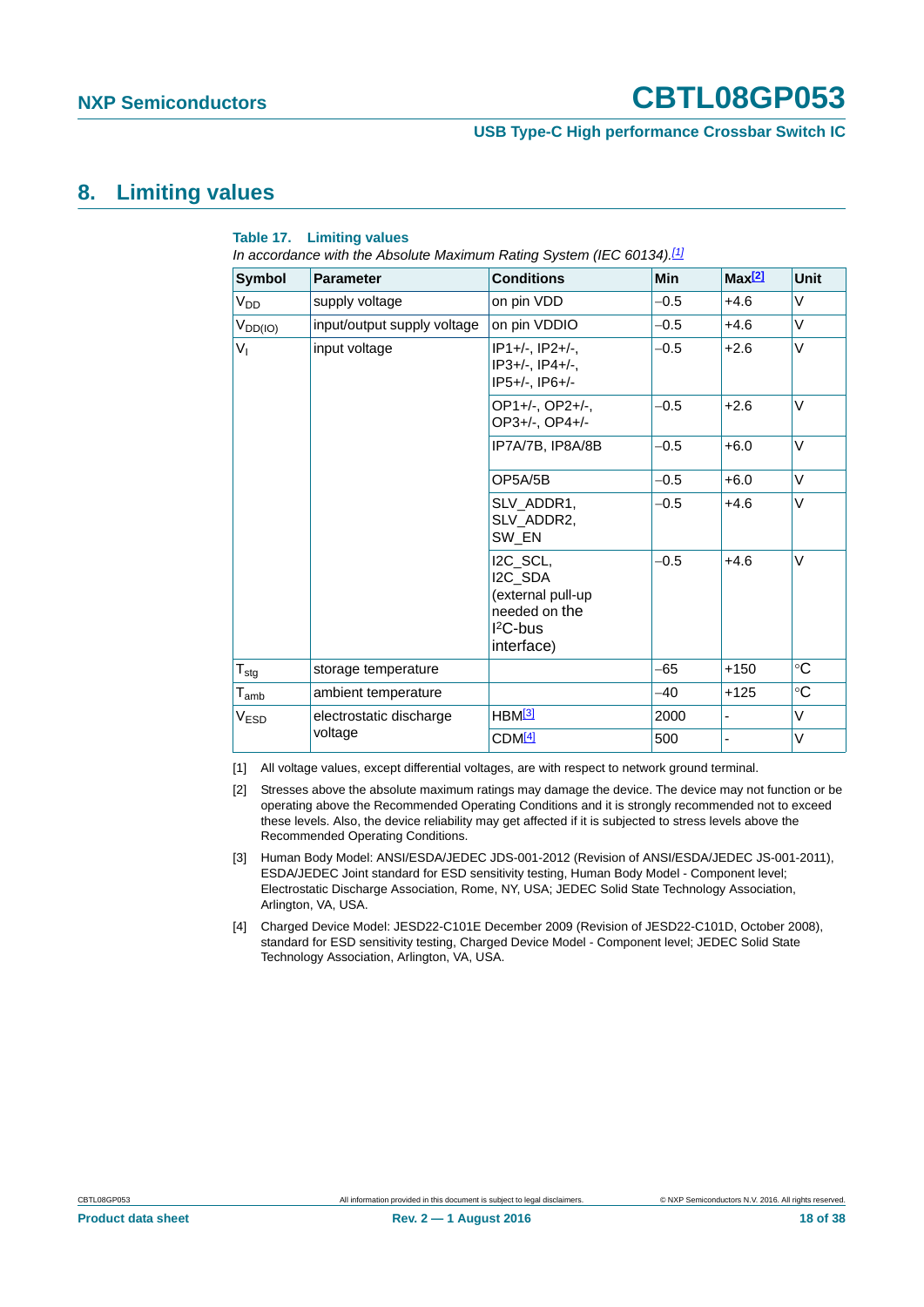**USB Type-C High performance Crossbar Switch IC**

### <span id="page-18-1"></span>**9. Recommended operating conditions**

#### **Table 18. Operating conditions**

*Over ambient temperature and power supply ranges (unless otherwise noted). Typical values are specified at 27 C (unless otherwise noted).*

| Symbol              | Parameter                   | <b>Conditions</b> | Min | <b>Typ</b> | <b>Max</b> | Unit         |
|---------------------|-----------------------------|-------------------|-----|------------|------------|--------------|
| V <sub>DD</sub>     | supply voltage              | on pin VDD        | 2.9 |            | 3.6        |              |
| V <sub>DD(IO)</sub> | input/output supply voltage | Ion pin VDDIO     | .   |            | 3.6        |              |
| amb                 | ambient temperature         |                   | -40 |            | $+105$     | $\circ$<br>◡ |

### <span id="page-18-2"></span>**10. Characteristics**

### **10.1 Device characteristics**

#### <span id="page-18-3"></span>**Table 19. Device characteristics**

*Over ambient temperature and power supply ranges (unless otherwise noted). Typical values are specified at 27 °C (unless otherwise noted).*

| Symbol                 | <b>Parameter</b>     | <b>Conditions</b>                                                                                                                                                                    | Min | <b>Typ</b> | <b>Max</b> | <b>Unit</b> |
|------------------------|----------------------|--------------------------------------------------------------------------------------------------------------------------------------------------------------------------------------|-----|------------|------------|-------------|
| $I_{\text{act}}$       | active current       | switches are enabled                                                                                                                                                                 |     | 300        |            | μA          |
| <b>I</b> stdby         | standby current      | all switches in Hi-Z                                                                                                                                                                 |     |            | 15         | μA          |
| ∣ <sup>t</sup> startup | start-up time        | SW_EN going LOW $\rightarrow$ HIGH<br>to switches functioning as per<br>specified operating<br>characteristics; with a<br>non-zero and valid switch<br>selection (refer to Figure 6) |     | 60         | 300        | μS          |
| $t_{rcfq}$             | reconfiguration time | Time interval between end of<br>I2C ACK response last bit<br>and switches functioning as<br>per specified operating<br>characteristics                                               |     |            | 20         | μS          |



<span id="page-18-0"></span>CBTL08GP053 All information provided in this document is subject to legal disclaimers. © NXP Semiconductors N.V. 2016. All rights reserved.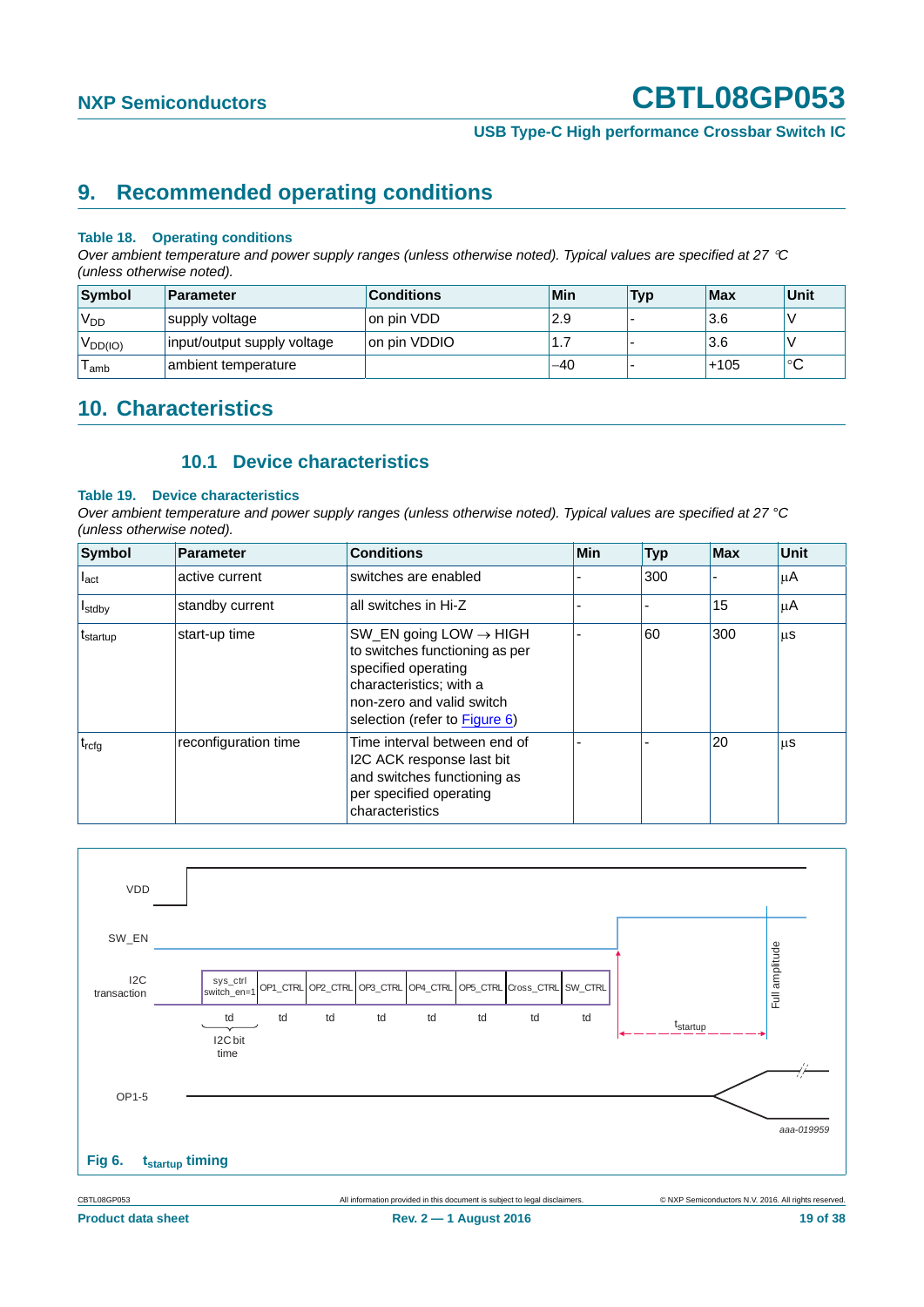**USB Type-C High performance Crossbar Switch IC**

### **10.2 High speed switch characteristics**

#### <span id="page-19-0"></span>**Table 20. High speed switch characteristics**

*Over ambient temperature and power supply ranges (unless otherwise noted). Typical values are specified at 27 °C (unless otherwise noted).*

| <b>Symbol</b>        | <b>Parameter</b>                           | <b>Conditions</b>                                                    | Min                          | <b>Typ</b> | <b>Max</b>                   | <b>Unit</b>  |
|----------------------|--------------------------------------------|----------------------------------------------------------------------|------------------------------|------------|------------------------------|--------------|
| $V_{I}$              | input voltage                              |                                                                      | $-0.3$                       |            | $+2.55$                      | V            |
| $V_{se, LO}$         | Single ended voltage<br>LOW level          | Applicable for single ended<br>signal switching use cases            |                              |            | $0.3 \times$<br>$V_{DD(IO)}$ | $\vee$       |
| $V_{se, HI}$         | Single ended voltage<br><b>HIGH level</b>  | Applicable for single ended<br>signal switching use cases            | $0.7 \times$<br>$V_{DD(IO)}$ |            | 2.55                         | V            |
| $V_{se,pp\, swing}$  | Single ended peak to<br>peak voltage swing | Applicable for differential<br>signal switching use cases            |                              |            | 0.7                          | $\vee$       |
| $V_{\text{cm}}$      | Common mode voltage                        | Applicable for differential<br>signal switching use cases            | 0                            |            | 2.2                          | $\mathsf{V}$ |
| $R_{on}$             | ON-state resistance                        | $V_{\text{cm}} = 0$ V to 2.2 V, I = 15 mA                            |                              | 7          | 10                           | $\Omega$     |
| $I_{\text{max}}$     | Maximum sustained DC<br>current flow       |                                                                      |                              |            | 15                           | mA           |
| $t_{\rm pd}$         | Propagation delay                          | At mid-point of differential<br>voltage transition                   |                              | 80         | 120                          | ps           |
| t <sub>SK,diff</sub> | Intra pair skew                            | Between mid points of<br>positive and negative<br>terminals of an IO |                              | L,         | 6                            | ps           |
| $t_{SK}$             | Inter pair skew                            | Skew between different lanes                                         |                              | 35         |                              | ps           |
| <b>BW</b>            | $-3$ dB<br><b>Bandwidth</b>                |                                                                      |                              | 8.5        |                              | GHz          |
| <b>DDIL</b>          | <b>Differential Insertion Loss</b>         | Switch path is disabled                                              |                              |            |                              |              |
|                      | on both IPx $(x = 1$ to 6)                 | $f = 5.4$ GHz                                                        |                              | 16.5       | ä,                           | dB           |
|                      | and OPy+/- $(y = 1 to 4)$                  | $f = 2.7$ GHz                                                        |                              | 23         |                              | dB           |
|                      |                                            | Switch path is enabled                                               |                              |            |                              |              |
|                      |                                            | $f = 5.4$ GHz                                                        |                              | 1.8        |                              | dB           |
|                      |                                            | $f = 2.7$ GHz                                                        |                              | 1.2        |                              | dB           |
|                      |                                            | $f = 1.35$ GHz                                                       |                              | 0.9        |                              | dB           |
|                      |                                            | $f = 100$ MHz                                                        |                              | 0.8        |                              | dB           |
| <b>DDRL</b>          | Differential return loss on                | f = 5.4 GHz                                                          |                              | 16         |                              | dB           |
|                      | $IPx (x = 1 to 6)$                         | $f = 2.7$ GHz                                                        |                              | 20         |                              | dB           |
|                      |                                            | $f = 1.35$ GHz                                                       |                              | 23         |                              | dB           |
| <b>DDRL</b>          | Differential return loss on                | $f = 5.4$ GHz                                                        |                              | 16         |                              | dB           |
|                      | OPx $(x = 1 to 4)$                         | $f = 2.7$ GHz                                                        |                              | 20         |                              | dB           |
|                      |                                            | $f = 1.35$ GHz                                                       |                              | 23         |                              | dB           |
| <b>DDXTLK</b>        | Differential Crosstalk on                  | $f = 5.4$ GHz                                                        |                              | 24         |                              | dB           |
|                      | $IPx+/-(x = 1 to 6)$                       | $f = 2.7$ GHz                                                        |                              | 32         |                              | dB           |
|                      |                                            | $f = 1.35$ GHz                                                       |                              | 37         |                              | dB           |
| <b>DDXTLK</b>        | Differential crosstalk on                  | $f = 5.4$ GHz                                                        |                              | 24         |                              | dB           |
|                      | OPx+/- $(x = 1 to 4)$                      | $f = 2.7$ GHz                                                        |                              | 32         |                              | dB           |
|                      |                                            | $f = 1.35$ GHz                                                       |                              | 37         |                              | dB           |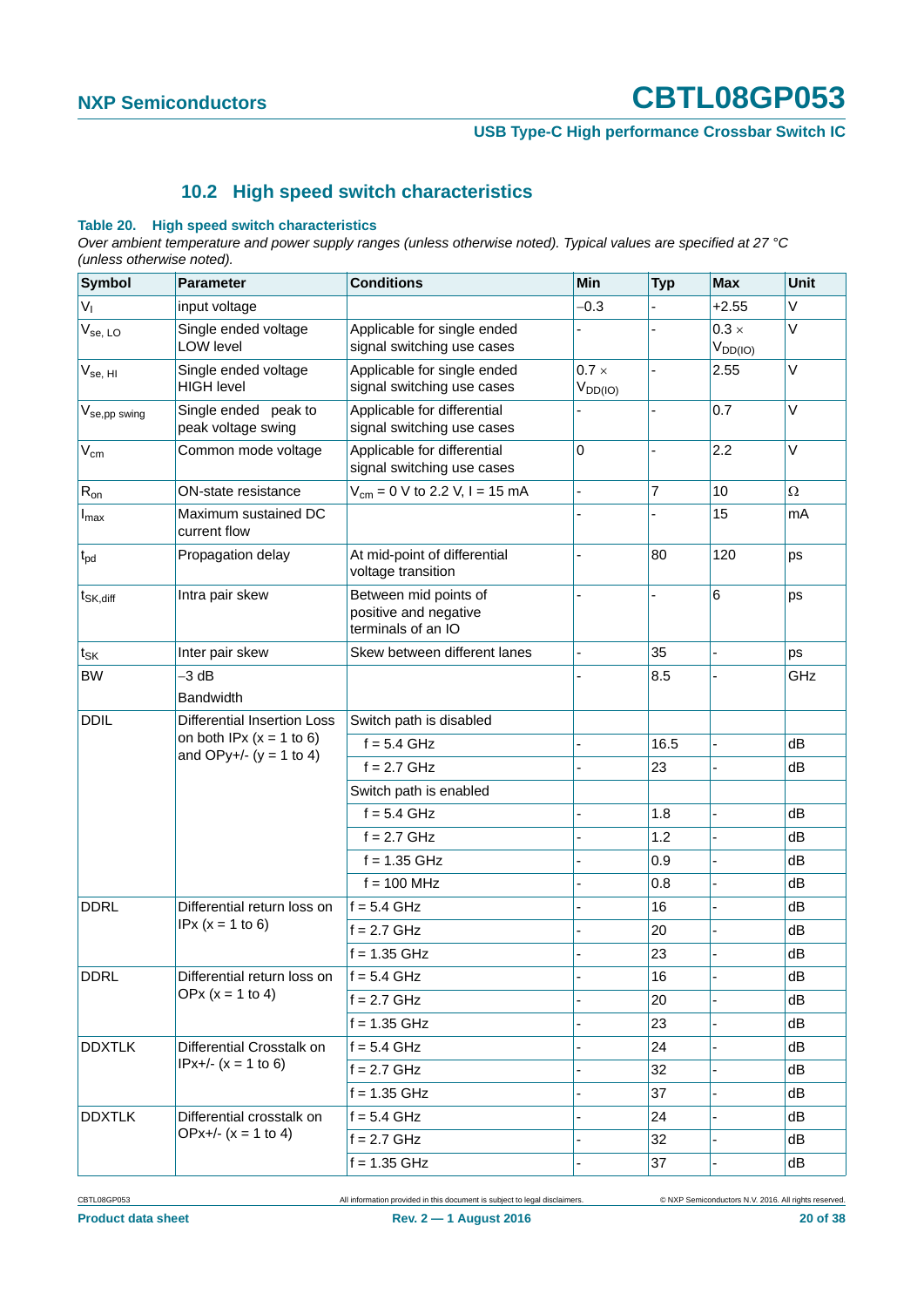**USB Type-C High performance Crossbar Switch IC**

All S-parameter measurements are with respect to 100  $\Omega$  differential impedance reference and 50  $\Omega$  single-ended impedance reference.

### **10.3 Sideband Auxiliary Crossbar switch characteristics**

#### <span id="page-20-0"></span>**Table 21. Sideband Auxiliary Crossbar switch characteristics**

*Over ambient temperature and power supply ranges (unless otherwise noted). Typical values are specified at 27 °C (unless otherwise noted).*

| <b>Symbol</b>            | <b>Parameter</b>                                    | <b>Conditions</b>                                         | Min                          | <b>Typ</b> | <b>Max</b>                   | Unit       |
|--------------------------|-----------------------------------------------------|-----------------------------------------------------------|------------------------------|------------|------------------------------|------------|
| $V_{I}$                  | input voltage                                       |                                                           | $-0.3$                       |            | $+5.3$                       | $\vee$     |
| $V_{se, LO}$             | Single ended voltage LOW<br>level                   | Applicable for single ended signal<br>switching use cases |                              |            | $0.3 \times$<br>$V_{DD(IO)}$ | $\vee$     |
| $V_{se, HI}$             | Single ended voltage HIGH<br>level                  | Applicable for single ended signal<br>switching use cases | $0.7 \times$<br>$V_{DD(IO)}$ |            | 5.3                          | $\vee$     |
| V <sub>se,pp</sub> swing | Single ended peak to peak                           | Up to 75 MHz                                              |                              |            | 5.3                          | $\vee$     |
|                          | voltage swing (diff. signal<br>switching use cases) | 75 MHz to 500 MHz                                         | 0.075                        |            | 0.575                        | V          |
| $V_{\text{cm}}$          | Common mode voltage (diff.                          | Up to 75 MHz                                              | 0.8                          |            | 2.65                         | $\vee$     |
|                          | signal switching use cases)                         | 75 MHz to 500 MHz                                         | $-0.05$                      |            | $+0.5$                       | V          |
| $R_{on}$                 | <b>ON-state resistance</b>                          | $V_{\text{cm}} = -0.05$ V to 2.65 V, I = 20 mA            |                              | 7.1        | 10                           | $\Omega$   |
| $I_{\text{max}}$         | Maximum sustained DC current<br>flow                |                                                           |                              |            | 20                           | mA         |
| $t_{\rm pd}$             | Propagation delay                                   | At mid-point of differential voltage<br>transition        |                              | 80         | 100                          | ps         |
| tsk                      | Intra pair skew                                     |                                                           |                              |            | 5                            | ps         |
| <b>BW</b>                | -3 dB bandwidth                                     |                                                           |                              | 750        |                              | <b>MHz</b> |
| <b>DDDIL</b>             | <b>Differential Insertion Loss</b>                  | Switch path is not enabled                                |                              |            |                              |            |
|                          |                                                     | $f = 500$ MHz                                             |                              | 20         |                              | dB         |
|                          |                                                     | $f = 250$ MHz                                             |                              | 26         |                              | dB         |
|                          |                                                     | Switch path is enabled                                    |                              |            |                              |            |
|                          |                                                     | $f = 750$ MHz                                             |                              | 3.0        |                              | dB         |
|                          |                                                     | $f = 500$ MHz                                             |                              | 1.5        |                              | dB         |
|                          |                                                     | $f = 375$ MHz                                             |                              | 1.2        |                              | dB         |
|                          |                                                     | $f = 250$ MHz                                             |                              | 1.0        |                              | dB         |
| <b>DDRL</b>              | Differential return loss                            | $f = 500$ MHz                                             |                              | 11         |                              | dB         |
|                          |                                                     | $f = 375$ MHz                                             |                              | 13         |                              | dB         |
|                          |                                                     | $f = 250$ MHz                                             |                              | 16         |                              | dB         |

All S-parameter measurements are with respect to 100  $\Omega$  differential impedance reference and 50  $\Omega$  single-ended impedance reference.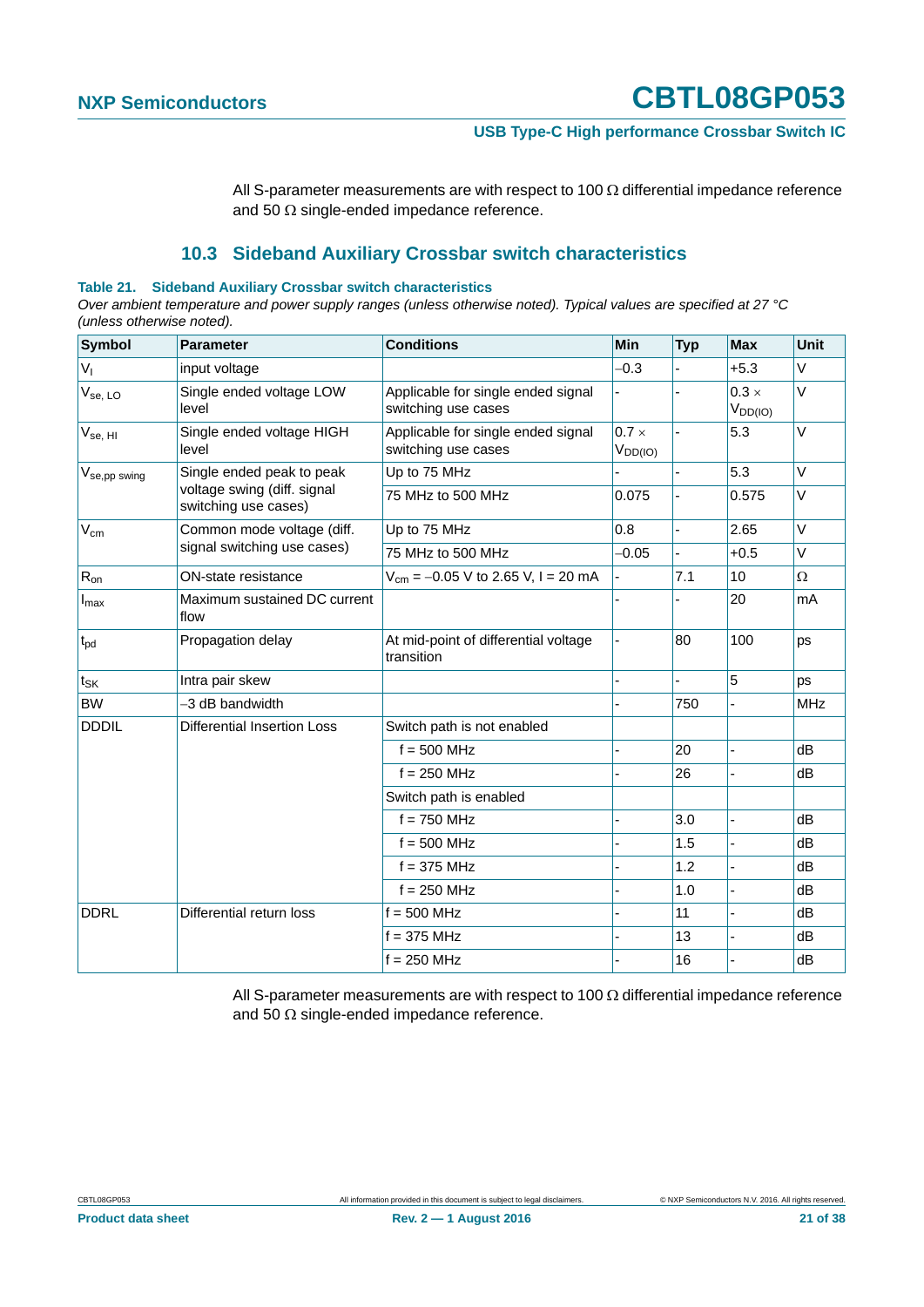#### **USB Type-C High performance Crossbar Switch IC**



#### **10.4 Control I/O characteristics**

#### <span id="page-21-1"></span>**Table 22. Control I/O characteristics**

*Over ambient temperature and power supply ranges (unless otherwise noted). Typical values are specified at 27 °C (unless otherwise noted).*

| <b>Symbol</b>   | <b>Parameter</b>                                 | <b>Conditions</b>                                                                                                                     | Min                     | <b>Typ</b> | <b>Max</b>                   | <b>Unit</b> |
|-----------------|--------------------------------------------------|---------------------------------------------------------------------------------------------------------------------------------------|-------------------------|------------|------------------------------|-------------|
|                 |                                                  | System side CMOS interface pins (SW_EN, SLV_ADDR1, SLV_ADDR2)                                                                         |                         |            |                              |             |
| V <sub>IH</sub> | HIGH-level input voltage                         |                                                                                                                                       | $0.7 \times V_{DD(IO)}$ |            | $V_{DD(IO)} +$<br>0.3        | V           |
| $V_{IL}$        | LOW-level input voltage                          |                                                                                                                                       |                         |            | $0.3 \times V_{DD(10)}$      | $\vee$      |
| I <sub>IL</sub> | Input leakage current                            | For input levels (LOW, HIGH)                                                                                                          | $-10$                   |            | $+10$                        | μA          |
| C <sub>1</sub>  | Capacitance of pin                               |                                                                                                                                       |                         |            | 10                           | pF          |
|                 |                                                  | System side open drain interface pins (I2C_SCL, I2C_SDA); pulled up externally to V <sub>DD(IO)</sub> <sup>[1]</sup> through resistor |                         |            |                              |             |
| $V_{IH}$        | HIGH-level input voltage                         |                                                                                                                                       | $0.7 \times V_{DD(10)}$ |            | $V_{DD(IO)} +$<br>0.3        | V           |
| $V_{IL}$        | LOW-level input voltage                          |                                                                                                                                       |                         |            | $0.3 \times V_{DD(IO)}$      | V           |
| V <sub>OL</sub> | LOW-level output voltage<br>at 3 mA sink current | $V_{DD(IO)} > 2 V$                                                                                                                    | 0                       |            | 0.4                          | $\vee$      |
|                 |                                                  | $V_{DD(IO)} < 2 V$                                                                                                                    | $\overline{0}$          |            | $0.2 \times$<br>$V_{DD(IO)}$ | $\vee$      |
| lır.            | LOW-level input current                          | Pin voltage: $0.1 \times V_{DD(IO)}$ to<br>$0.9 \times V_{\text{IO}}$ , max                                                           | $-10$                   |            | $+10$                        | μA          |
| C <sub>1</sub>  | capacitance of I/O pin                           |                                                                                                                                       |                         |            | 10                           | pF          |

<span id="page-21-0"></span>[1]  $V_{DD(10)}$  is pull-up voltage on 1<sup>2</sup>C-bus interface and the pull-up resistors are sized for 3 mA. It can be different from V<sub>DD</sub>. Note this is not a chip level power supply.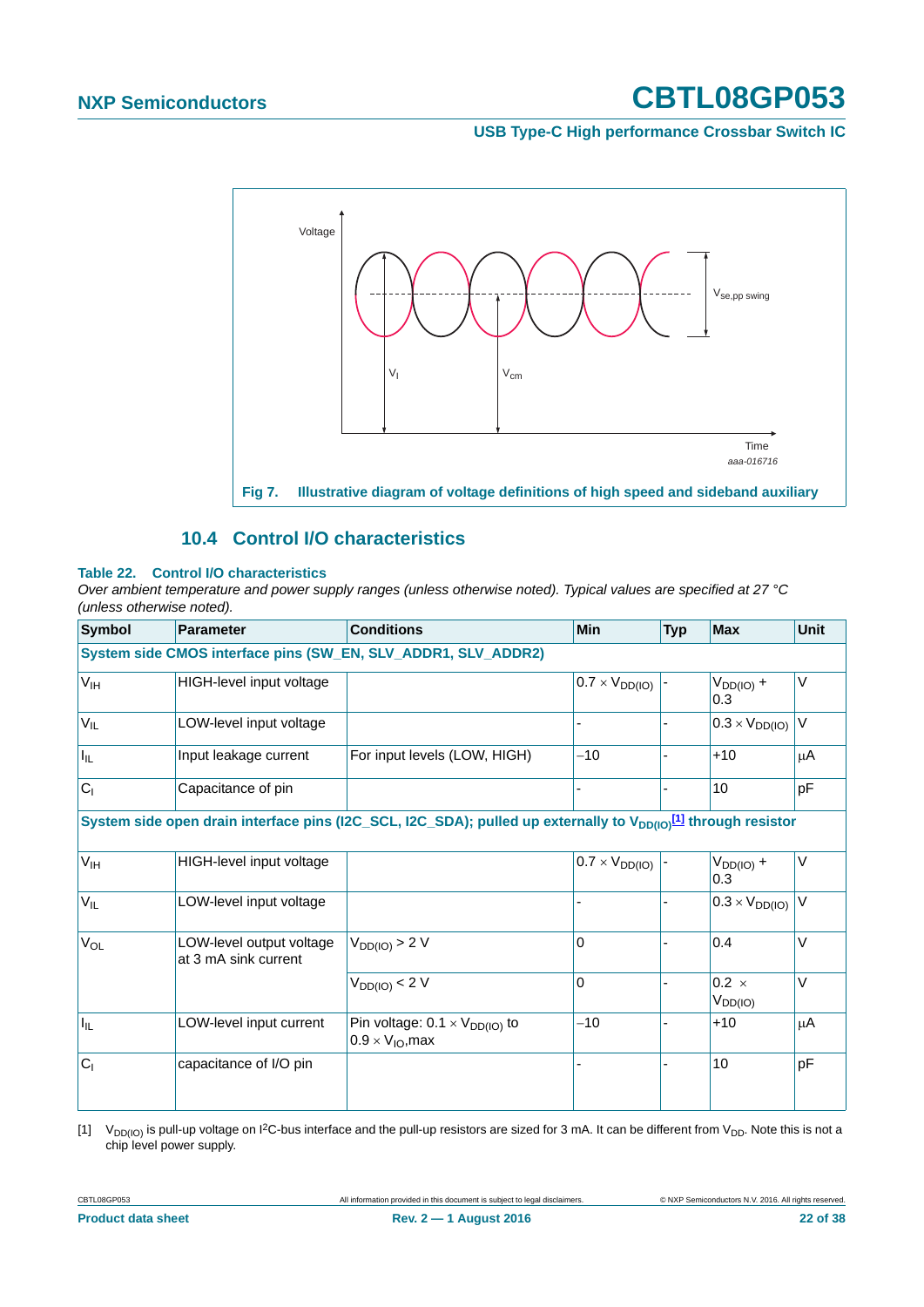**USB Type-C High performance Crossbar Switch IC**

### **10.5 I2C-bus dynamic characteristics**

#### <span id="page-22-1"></span>**Table 23. I2C-bus dynamic characteristics**

*Over ambient temperature and power supply ranges (unless otherwise noted). Typical values are specified at 27 °C (unless otherwise noted).*

| <b>Symbol</b>       | <b>Parameter</b>                                                    | <b>Conditions</b>                                                      | Min                                  | <b>Typ</b>     | <b>Max</b> | Unit    |
|---------------------|---------------------------------------------------------------------|------------------------------------------------------------------------|--------------------------------------|----------------|------------|---------|
| $f_{SCL}$           | <b>SCL clock frequency</b>                                          |                                                                        |                                      |                | 400        | kHz     |
| t <sub>HD;STA</sub> | hold time (repeated)<br><b>START</b> condition                      | Fast mode; after this period,<br>the first clock pulse is<br>generated | 0.6                                  |                |            | $\mu$ s |
| t <sub>LOW</sub>    | LOW period of the SCL<br>clock                                      | Fast mode                                                              | 1.3                                  |                |            | μS      |
| t <sub>HIGH</sub>   | HIGH period of the SCL<br>clock                                     | Fast mode                                                              | 0.6                                  |                |            | $\mu$ s |
| $t_{\text{SU;STA}}$ | set-up time for a repeated<br>START condition                       | Fast mode                                                              | 0.6                                  |                |            | $\mu$ s |
| $t_{HD;DAT}$        | data hold time                                                      | Fast mode                                                              | $\mathbf 0$                          |                |            | $\mu$ s |
| $t_{\text{SU;DAT}}$ | data set-up time                                                    | Fast mode                                                              | 100                                  |                |            | ns      |
| $ t_r $             | rise time of both SDA and<br>SCL signals                            |                                                                        | $20 + 0.1 \times$<br>$C_{\rm B}$ [1] | $\overline{a}$ | 300        | ns      |
| $t_f$               | fall time of both SDA and<br>SCL signals                            |                                                                        | $20 + 0.1 \times$<br>$C_{B}$ [1]     | $\overline{a}$ | 300        | ns      |
| $t_{\text{SU;STO}}$ | set-up time for STOP<br>condition                                   |                                                                        | 0.6                                  |                | L.         | $\mu$ s |
| $t_{\text{BUF}}$    | bus free time between a<br>STOP and START<br>condition              |                                                                        | 1.3                                  |                | ÷,         | $\mu$ s |
| t <sub>VD;DAT</sub> | data valid time                                                     |                                                                        |                                      |                | 0.9        | $\mu$ s |
| t <sub>VD;ACK</sub> | data valid acknowledge<br>time                                      |                                                                        |                                      |                | 0.9        | μs      |
| t <sub>SP</sub>     | pulse width of spikes that<br>must be suppressed by<br>input filter |                                                                        | $\Omega$                             |                | 50         | μs      |

<span id="page-22-0"></span>[1]  $C_B$  = total capacitance of one bus line in pF. If mixed with Hs-mode devices, faster fall times according to Table 6 of [\[3\]](#page-33-0) are allowed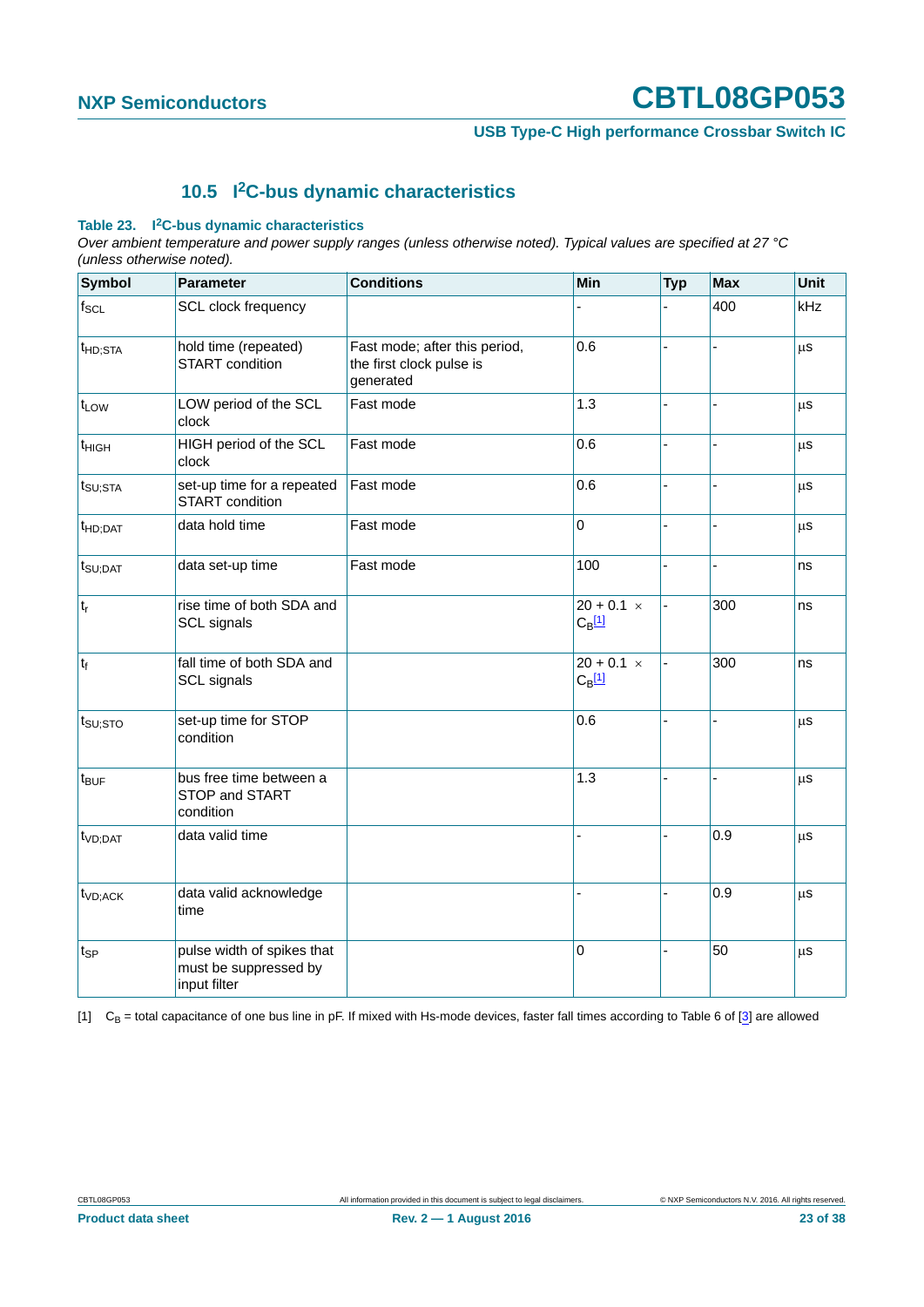#### **USB Type-C High performance Crossbar Switch IC**

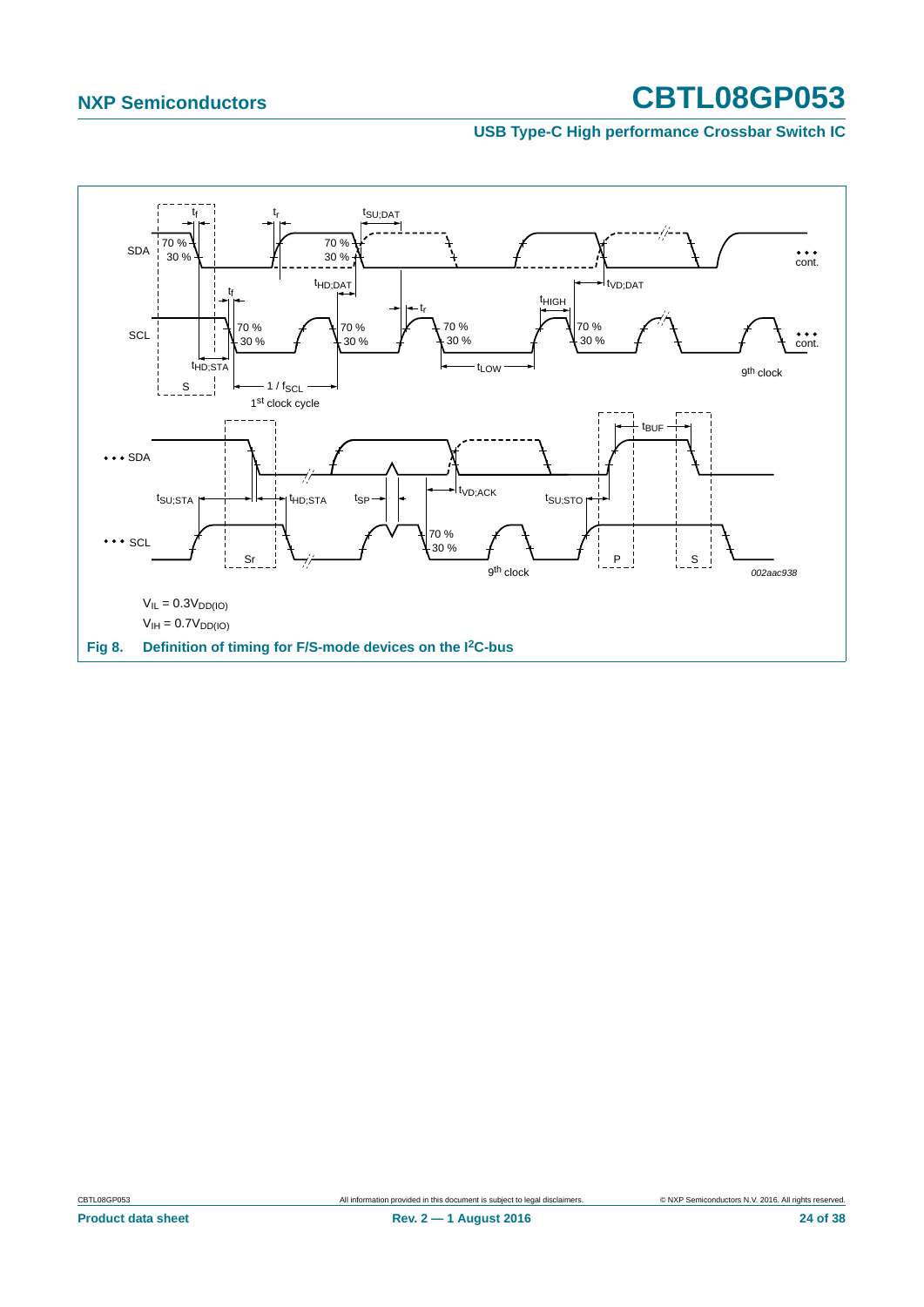**USB Type-C High performance Crossbar Switch IC**

## <span id="page-24-0"></span>**11. Package outline**



#### **Fig 9. Package outline SOT1439-1 (VFBGA40)**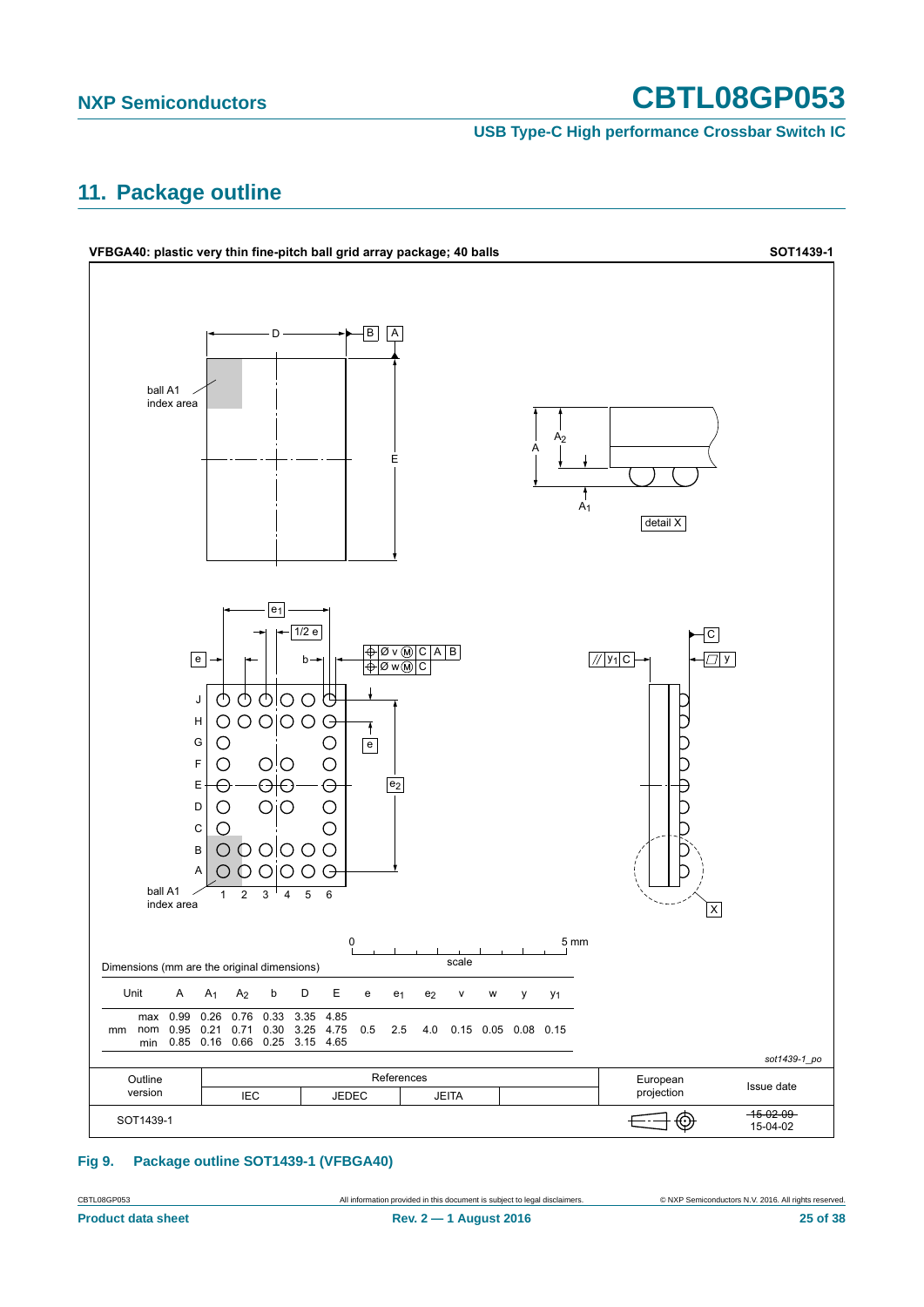**USB Type-C High performance Crossbar Switch IC**

### <span id="page-25-1"></span><span id="page-25-0"></span>**12. Packing information**

**12.1 Packing method VFBGA40; Reel dry pack, SMD, 13"; Q1/T1 standard product orientation; Orderable part number ending ,518 or Y; Ordering code (12NC) ending 518**

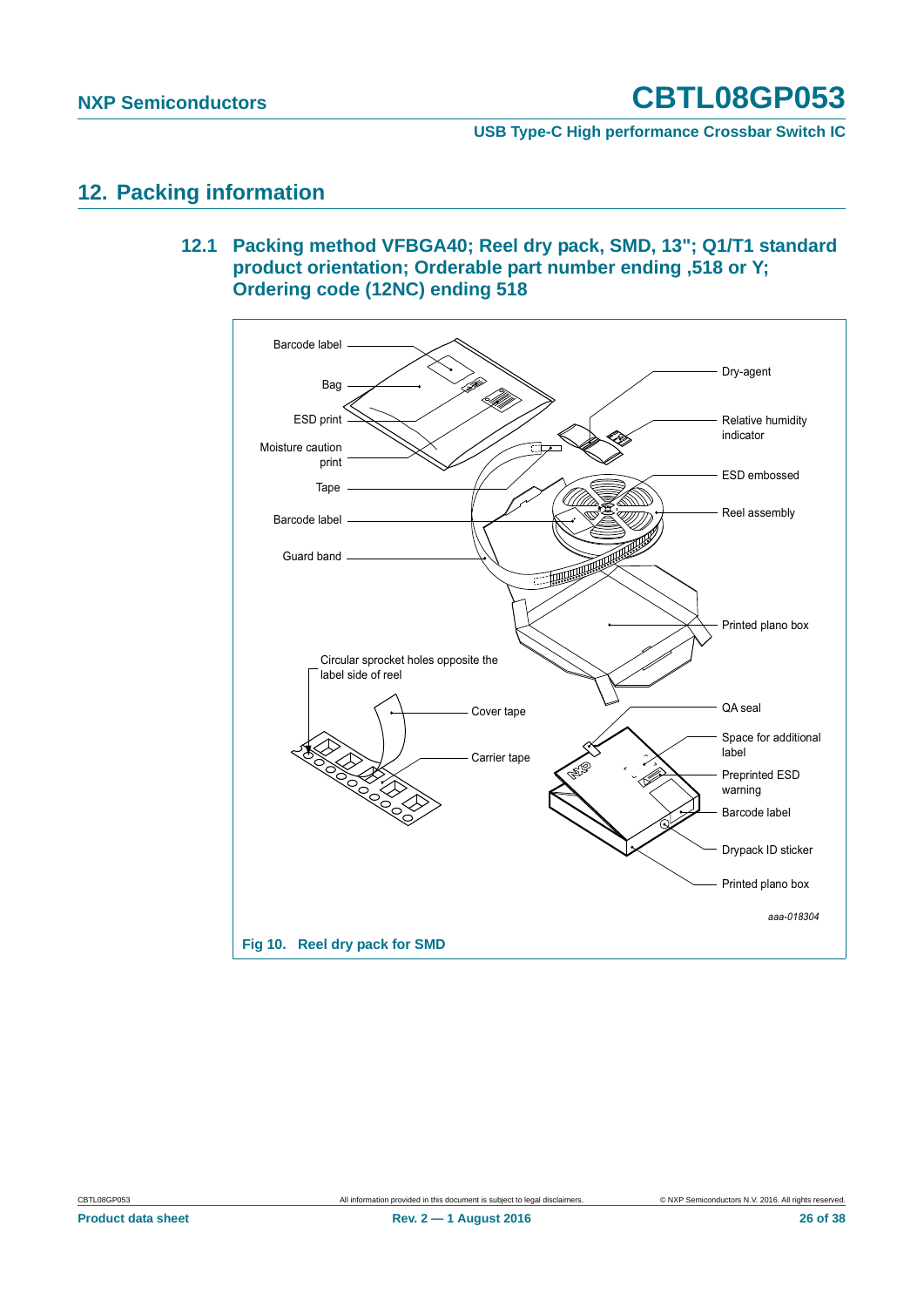#### **USB Type-C High performance Crossbar Switch IC**

#### **Table 24. Dimensions and quantities**

| <b>Reel dimensions</b>                           | <b>SPQ/PQ</b>    | <b>Reels</b> | <b>Outer box dimensions</b>                                  |
|--------------------------------------------------|------------------|--------------|--------------------------------------------------------------|
| $\mathbf{d} \times \mathbf{w}$ (mm) $\mathbf{u}$ | (pcs) <u>[2]</u> | per box      | $\vert \cdot \vert \times \mathsf{w} \times \mathsf{h}$ (mm) |
| $ 330 \times 12 $                                | 5000             |              | $342 \times 338 \times 39$                                   |

<span id="page-26-0"></span> $[1]$  d = reel diameter; w = tape width.

<span id="page-26-1"></span>[2] Packing quantity dependent on specific product type. View ordering and availability details at [NXP order portal](http://www.nxp.com/order-portal/), or contact your local NXP representative.

#### <span id="page-26-2"></span>**12.1.1 Product orientation**



#### <span id="page-26-3"></span>**12.1.2 Carrier tape dimensions**



#### **Table 25. Carrier tape dimensions**

*In accordance with IEC 60286-3.*

| $A_0$ (mm)      | $B_0$ (mm)       | $K_0$ (mm)      | T (mm)          | $ P_1$ (mm)     | W(mm)       |
|-----------------|------------------|-----------------|-----------------|-----------------|-------------|
| $3.55 \pm 0.10$ | $15.05 \pm 0.10$ | $1.20 \pm 0.10$ | $10.3 \pm 0.05$ | $18.0 \pm 0.10$ | $12\pm0.30$ |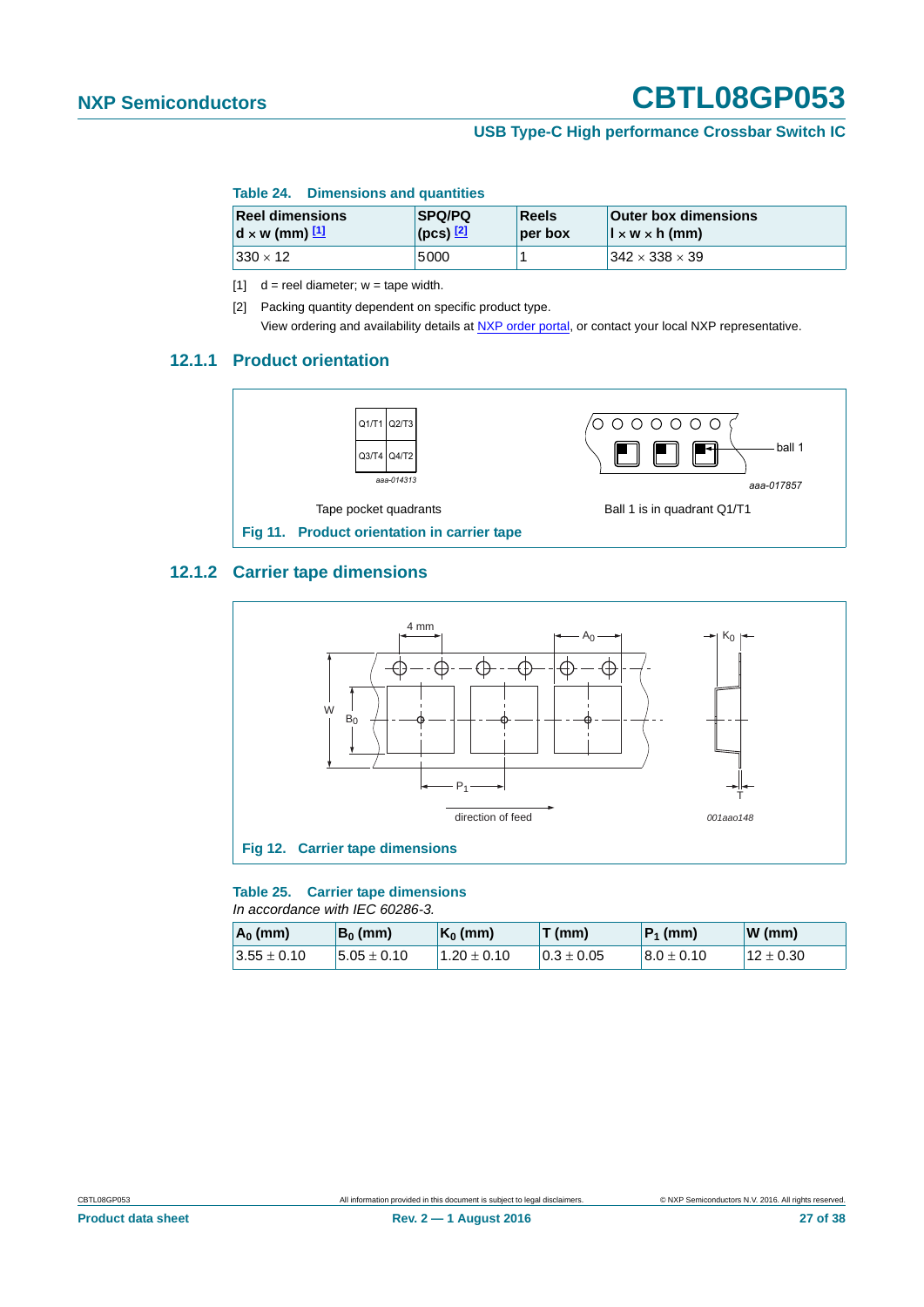**USB Type-C High performance Crossbar Switch IC**

<span id="page-27-0"></span>



#### **Table 26. Reel dimensions**

*In accordance with IEC 60286-3.*

| A [nom] | W2 [max] | <b>B</b> [min] | $C$ [min]    | D [min]      |
|---------|----------|----------------|--------------|--------------|
| (mm)    | (mm)     | (mm)           | $\mathsf{m}$ | $\mathsf{m}$ |
| 330     | 18.4     | 1.5            | 12.8         | 20.2         |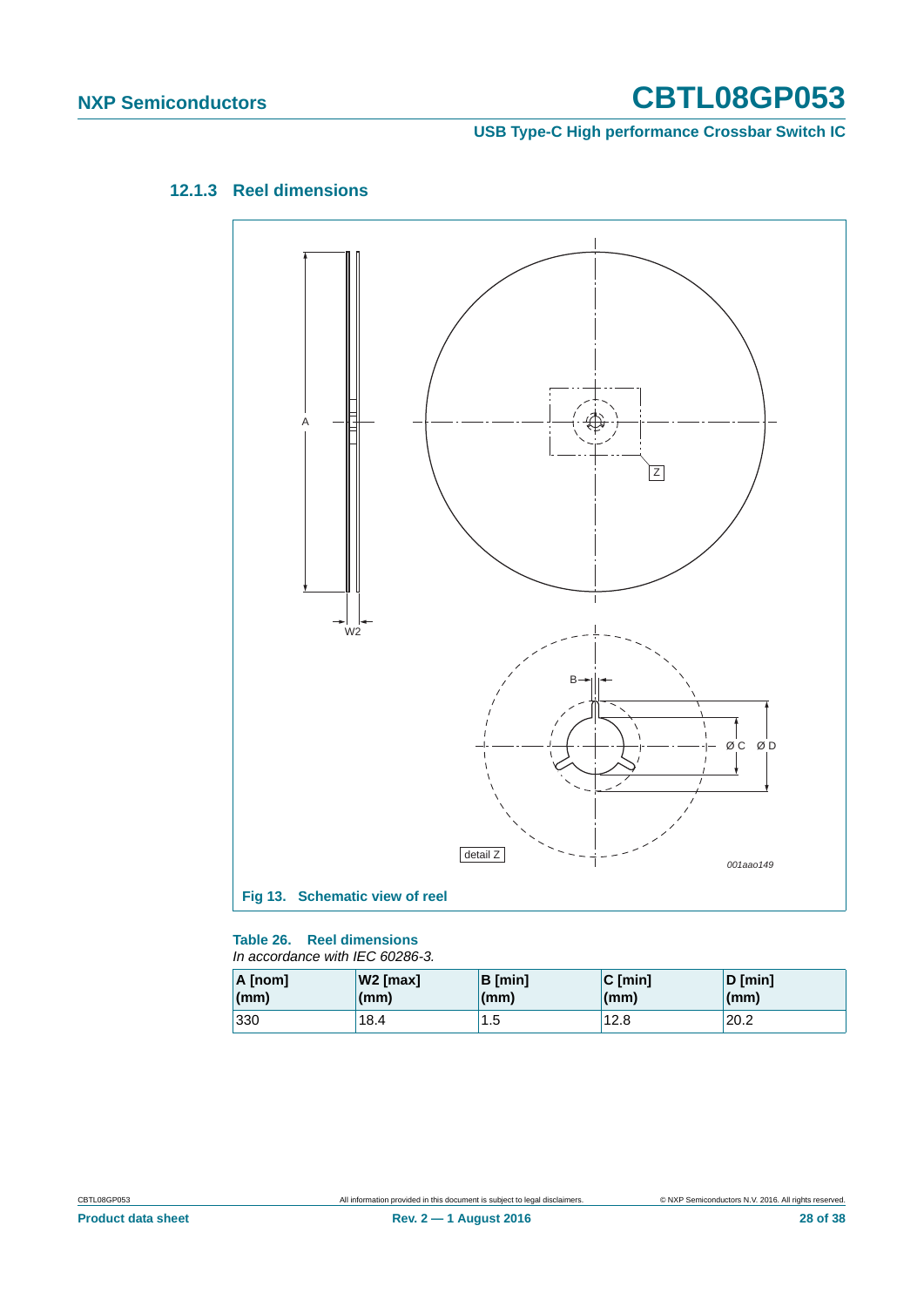**USB Type-C High performance Crossbar Switch IC**

#### <span id="page-28-0"></span>**12.1.4 Barcode label**



#### **Table 27. Barcode label dimensions**

| <b>Box barcode label</b> | Reel barcode label     |
|--------------------------|------------------------|
| $\vert x \rangle$ w (mm) | $\vert x \rangle$ (mm) |
| $100 \times 75$          | $100 \times 75$        |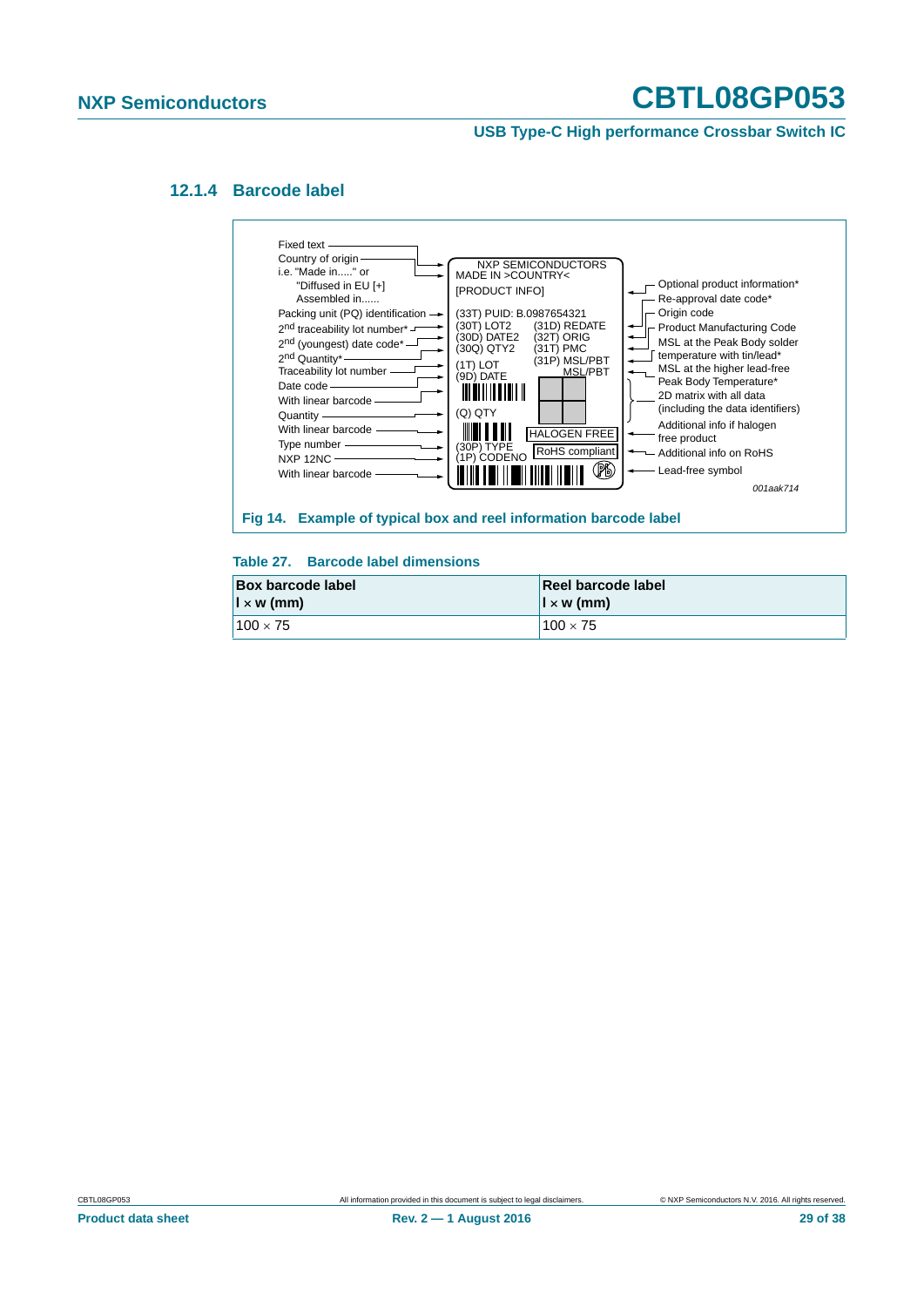#### **USB Type-C High performance Crossbar Switch IC**

### <span id="page-29-0"></span>**13. Soldering of SMD packages**

This text provides a very brief insight into a complex technology. A more in-depth account of soldering ICs can be found in Application Note *AN10365 "Surface mount reflow soldering description"*.

#### <span id="page-29-1"></span>**13.1 Introduction to soldering**

Soldering is one of the most common methods through which packages are attached to Printed Circuit Boards (PCBs), to form electrical circuits. The soldered joint provides both the mechanical and the electrical connection. There is no single soldering method that is ideal for all IC packages. Wave soldering is often preferred when through-hole and Surface Mount Devices (SMDs) are mixed on one printed wiring board; however, it is not suitable for fine pitch SMDs. Reflow soldering is ideal for the small pitches and high densities that come with increased miniaturization.

### <span id="page-29-2"></span>**13.2 Wave and reflow soldering**

Wave soldering is a joining technology in which the joints are made by solder coming from a standing wave of liquid solder. The wave soldering process is suitable for the following:

- **•** Through-hole components
- **•** Leaded or leadless SMDs, which are glued to the surface of the printed circuit board

Not all SMDs can be wave soldered. Packages with solder balls, and some leadless packages which have solder lands underneath the body, cannot be wave soldered. Also, leaded SMDs with leads having a pitch smaller than ~0.6 mm cannot be wave soldered, due to an increased probability of bridging.

The reflow soldering process involves applying solder paste to a board, followed by component placement and exposure to a temperature profile. Leaded packages, packages with solder balls, and leadless packages are all reflow solderable.

Key characteristics in both wave and reflow soldering are:

- **•** Board specifications, including the board finish, solder masks and vias
- **•** Package footprints, including solder thieves and orientation
- **•** The moisture sensitivity level of the packages
- **•** Package placement
- **•** Inspection and repair
- **•** Lead-free soldering versus SnPb soldering

#### <span id="page-29-3"></span>**13.3 Wave soldering**

Key characteristics in wave soldering are:

- **•** Process issues, such as application of adhesive and flux, clinching of leads, board transport, the solder wave parameters, and the time during which components are exposed to the wave
- **•** Solder bath specifications, including temperature and impurities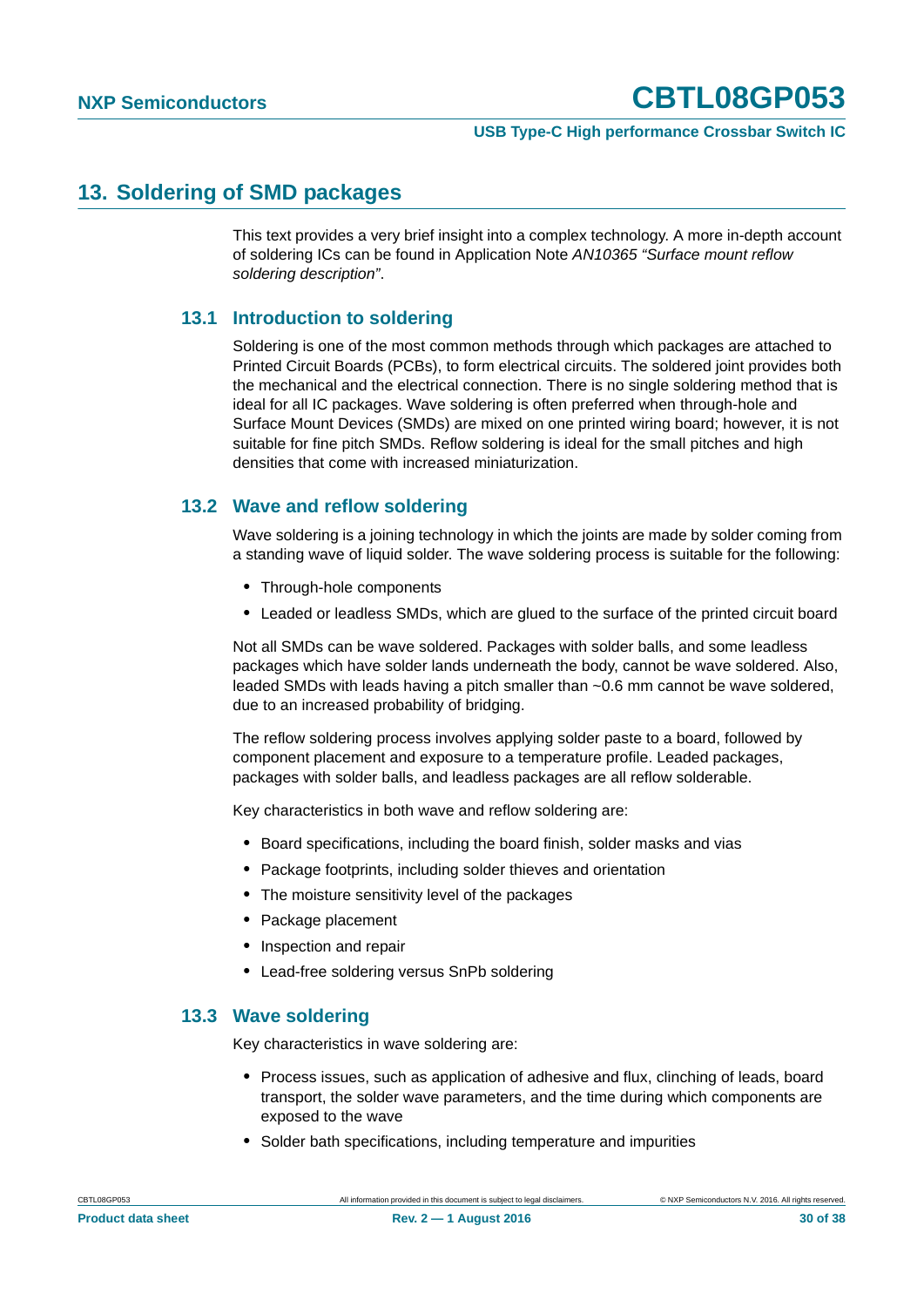#### **USB Type-C High performance Crossbar Switch IC**

#### <span id="page-30-2"></span>**13.4 Reflow soldering**

Key characteristics in reflow soldering are:

- **•** Lead-free versus SnPb soldering; note that a lead-free reflow process usually leads to higher minimum peak temperatures (see [Figure 15\)](#page-31-0) than a SnPb process, thus reducing the process window
- **•** Solder paste printing issues including smearing, release, and adjusting the process window for a mix of large and small components on one board
- **•** Reflow temperature profile; this profile includes preheat, reflow (in which the board is heated to the peak temperature) and cooling down. It is imperative that the peak temperature is high enough for the solder to make reliable solder joints (a solder paste characteristic). In addition, the peak temperature must be low enough that the packages and/or boards are not damaged. The peak temperature of the package depends on package thickness and volume and is classified in accordance with [Table 28](#page-30-0) and [29](#page-30-1)

#### <span id="page-30-0"></span>**Table 28. SnPb eutectic process (from J-STD-020D)**

| Package thickness (mm) | Package reflow temperature (°C)<br>Volume (mm <sup>3</sup> ) |            |  |
|------------------------|--------------------------------------------------------------|------------|--|
|                        |                                                              |            |  |
|                        | < 350                                                        | $\geq$ 350 |  |
| < 2.5                  | 235                                                          | 220        |  |
| $\geq 2.5$             | 220                                                          | 220        |  |

#### <span id="page-30-1"></span>**Table 29. Lead-free process (from J-STD-020D)**

| Package thickness (mm) | Package reflow temperature (°C) |             |        |  |
|------------------------|---------------------------------|-------------|--------|--|
|                        | Volume (mm <sup>3</sup> )       |             |        |  |
|                        | < 350                           | 350 to 2000 | > 2000 |  |
| < 1.6                  | 260                             | 260         | 260    |  |
| 1.6 to 2.5             | 260                             | 250         | 245    |  |
| > 2.5                  | 250                             | 245         | 245    |  |

Moisture sensitivity precautions, as indicated on the packing, must be respected at all times.

Studies have shown that small packages reach higher temperatures during reflow soldering, see [Figure 15](#page-31-0).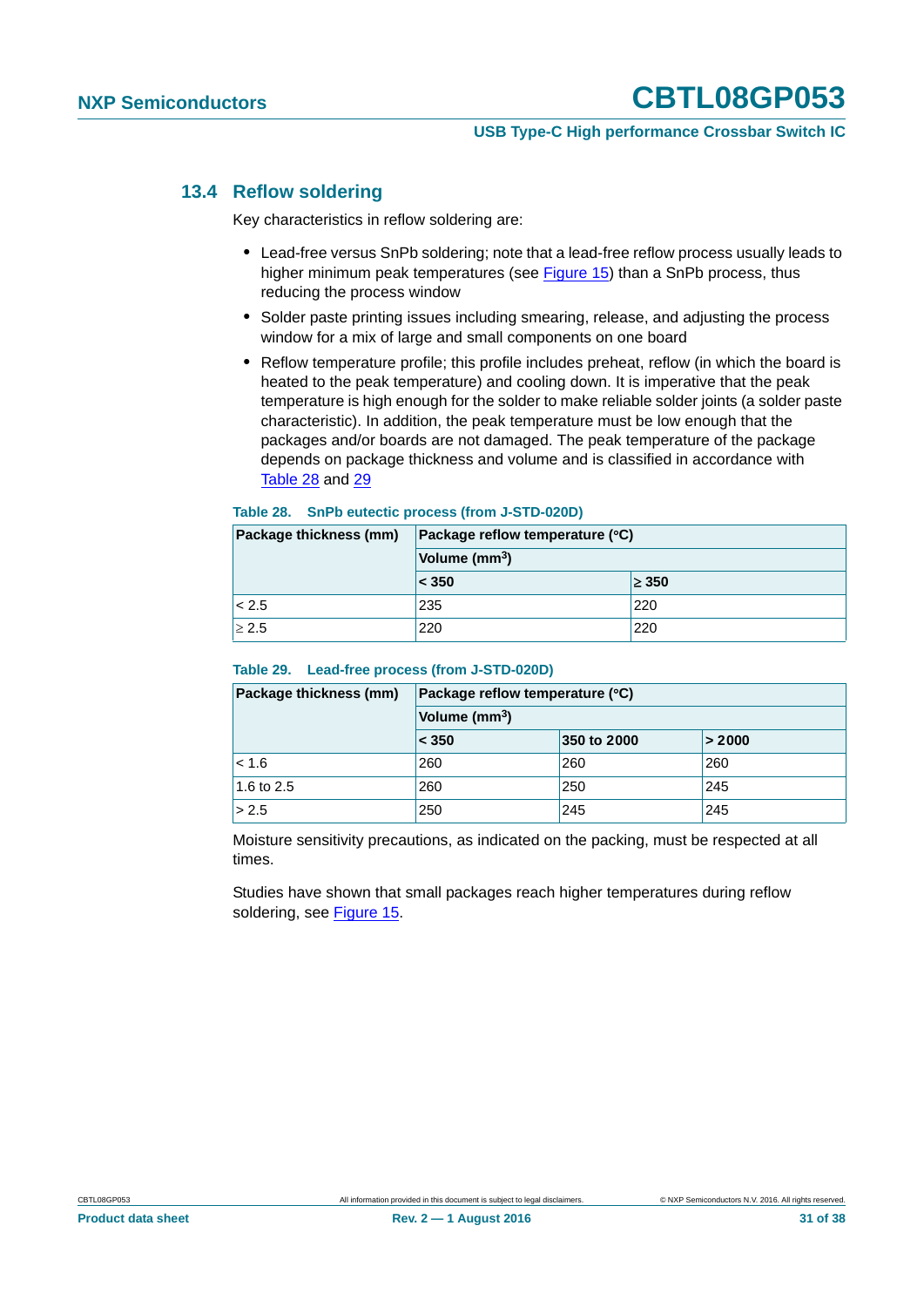**USB Type-C High performance Crossbar Switch IC**



<span id="page-31-0"></span>For further information on temperature profiles, refer to Application Note *AN10365 "Surface mount reflow soldering description"*.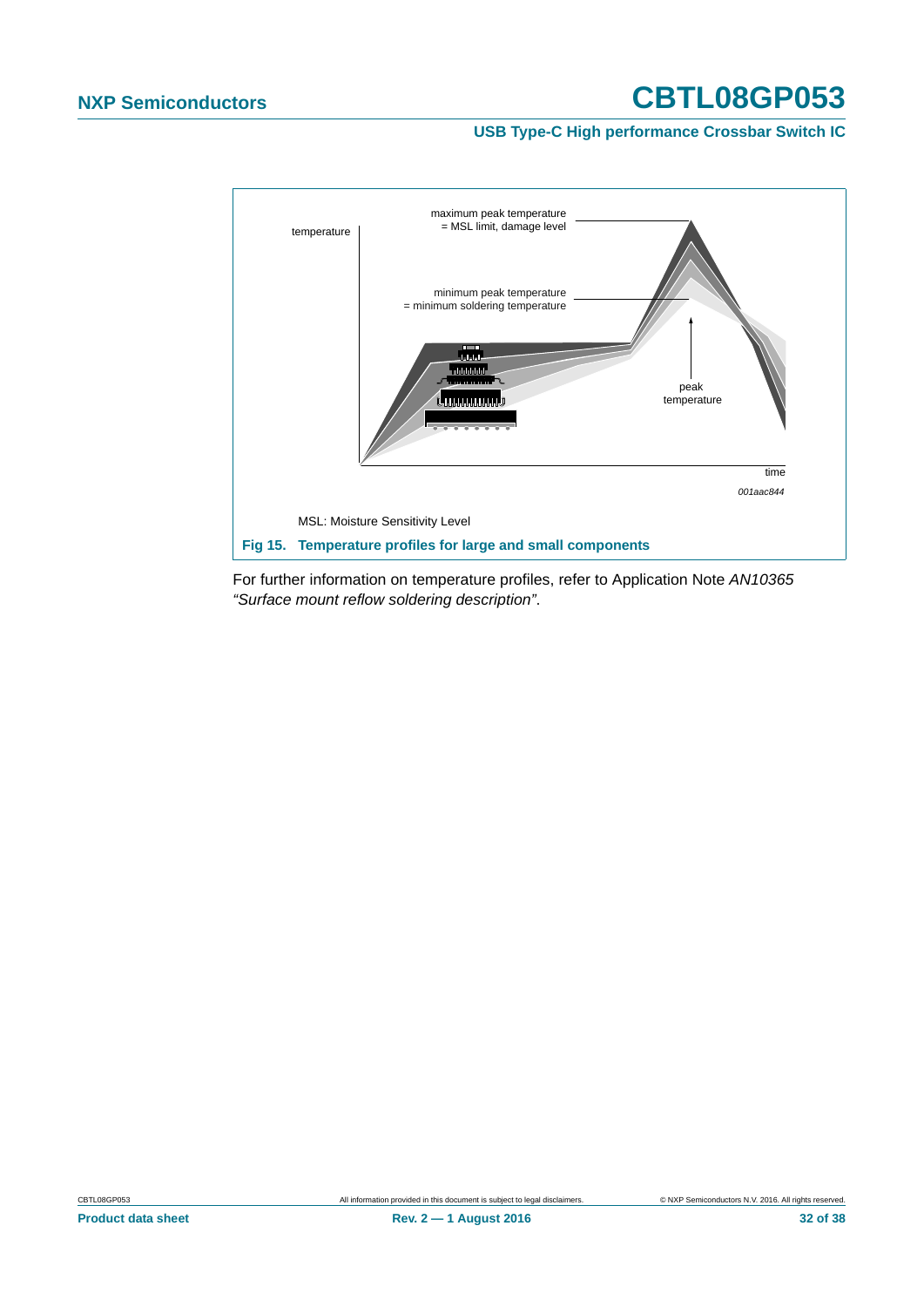**USB Type-C High performance Crossbar Switch IC**

## <span id="page-32-0"></span>**14. Soldering: PCB footprints**

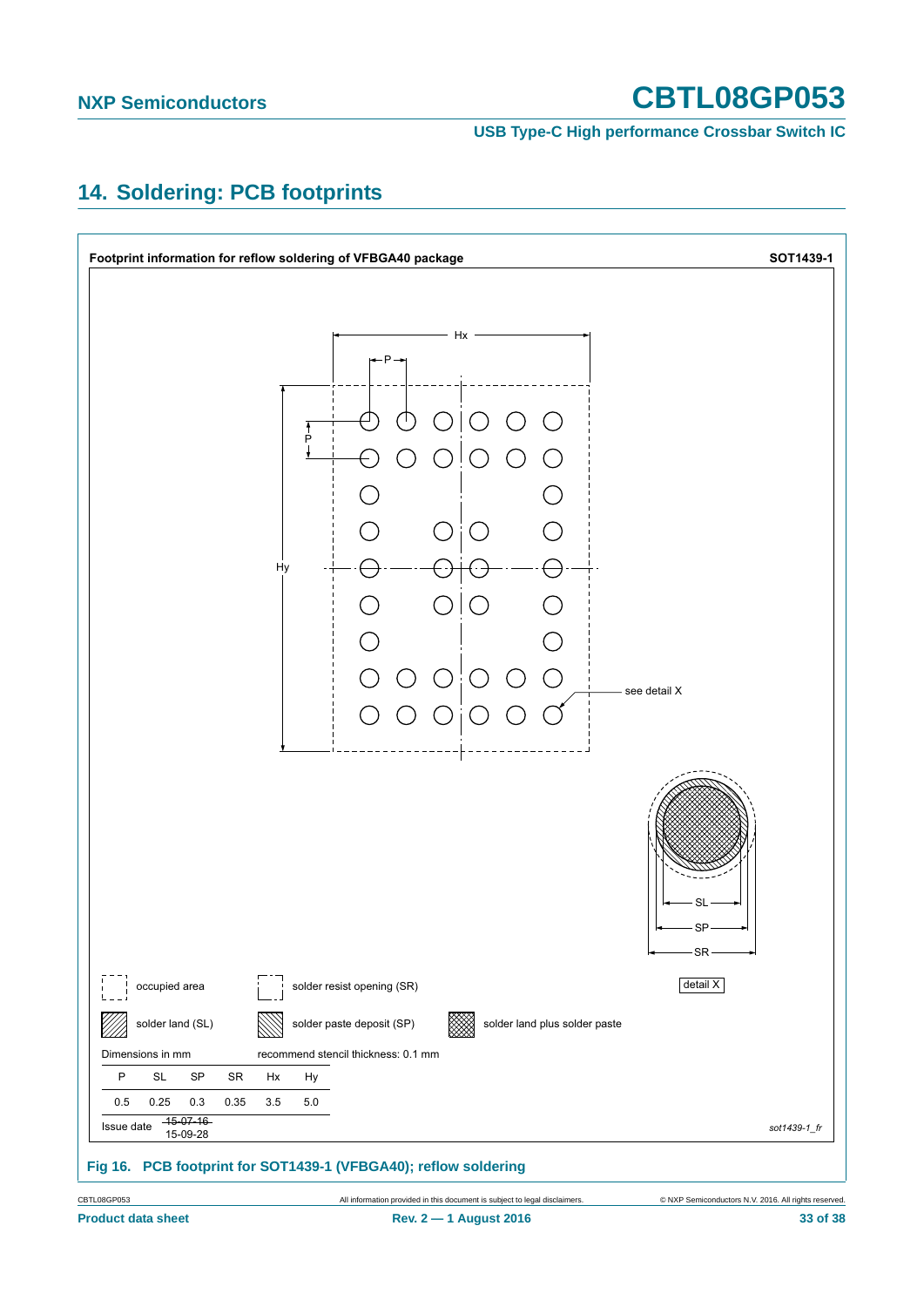**USB Type-C High performance Crossbar Switch IC**

### <span id="page-33-1"></span>**15. Abbreviations**

| <b>Table 30. Abbreviations</b>               |                                                |
|----------------------------------------------|------------------------------------------------|
| <b>Acronym</b>                               | <b>Description</b>                             |
| AP                                           | <b>Application Processor</b>                   |
| <b>ASIC</b>                                  | Application Specific Integrated Circuit        |
| <b>AUX</b>                                   | Auxiliary channel of DisplayPort specification |
| <b>CDM</b>                                   | Charged Device Model, an ESD standard          |
| <b>DFP</b>                                   | Downstream Facing Port                         |
| <b>DP</b>                                    | <b>VESA DisplayPort specification</b>          |
| <b>DRP</b>                                   | Dual Role Port                                 |
| EC                                           | <b>Embedded Controller</b>                     |
| <b>FS</b>                                    | <b>USB Full Speed signaling</b>                |
| <b>HBM</b>                                   | Human Body Model, an ESD standard              |
| <b>HDI</b>                                   | <b>High Density Interconnect</b>               |
| <b>HPD</b>                                   | Hot Plug Detect channel of DisplayPort or HDMI |
| <b>HS</b><br><b>USB High Speed signaling</b> |                                                |
| LS.                                          | <b>USB Low Speed signaling</b>                 |
| MM                                           | Machine Model, an ESD standard                 |
| <b>PCH</b>                                   | <b>Platform Controller Hub</b>                 |
| PCIe                                         | PCIe specification                             |
| PD                                           | Power Delivery specification                   |
| <b>POR</b>                                   | Power ON Reset                                 |
| SS                                           | <b>USB3.0 Super Speed Signaling</b>            |
| <b>UFP</b>                                   | <b>Upstream Facing Port</b>                    |
| <b>USB</b>                                   | <b>Universal Serial Bus</b>                    |

### <span id="page-33-2"></span>**16. References**

- [1] USB Type-C specification v1.0, Aug 2014
- [2] USB Type-C DisplayPort Alternate Mode specification, v1.0, Sep, 2014
- <span id="page-33-0"></span>[3] UM10204, "I2C-bus specification and user manual"; NXP Semiconductors, Revision 03 June 19, 2007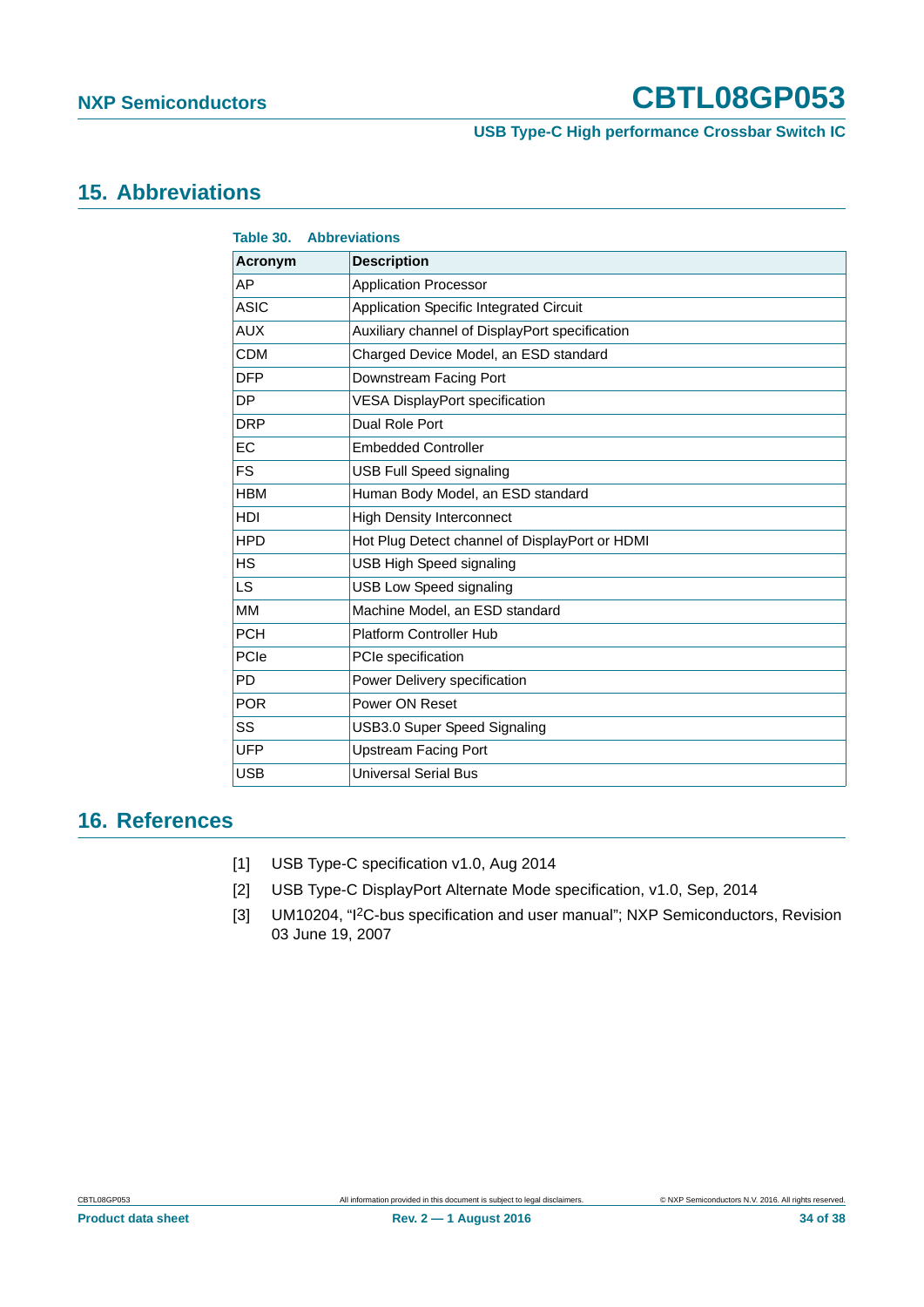**USB Type-C High performance Crossbar Switch IC**

# <span id="page-34-0"></span>**17. Revision history**

#### **Table 31. Revision history**

| Document ID     | Release date                                                                                                                                                                               | Data sheet status  | <b>Change notice</b> | <b>Supersedes</b> |
|-----------------|--------------------------------------------------------------------------------------------------------------------------------------------------------------------------------------------|--------------------|----------------------|-------------------|
| CBTL08GP053 v.2 | 20160801                                                                                                                                                                                   | Product data sheet |                      | CBTL08GP053 v.1   |
| Modifications:  | • Table 2 "Ordering options": Removed CBTL08GP053EVAZ<br>• Table 3 "Pin description": Corrected description for IP1 to IP6; there are only six high-speed<br>differential pairs, not eight |                    |                      |                   |
| CBTL08GP053 v.1 | 20151207                                                                                                                                                                                   | Product data sheet |                      |                   |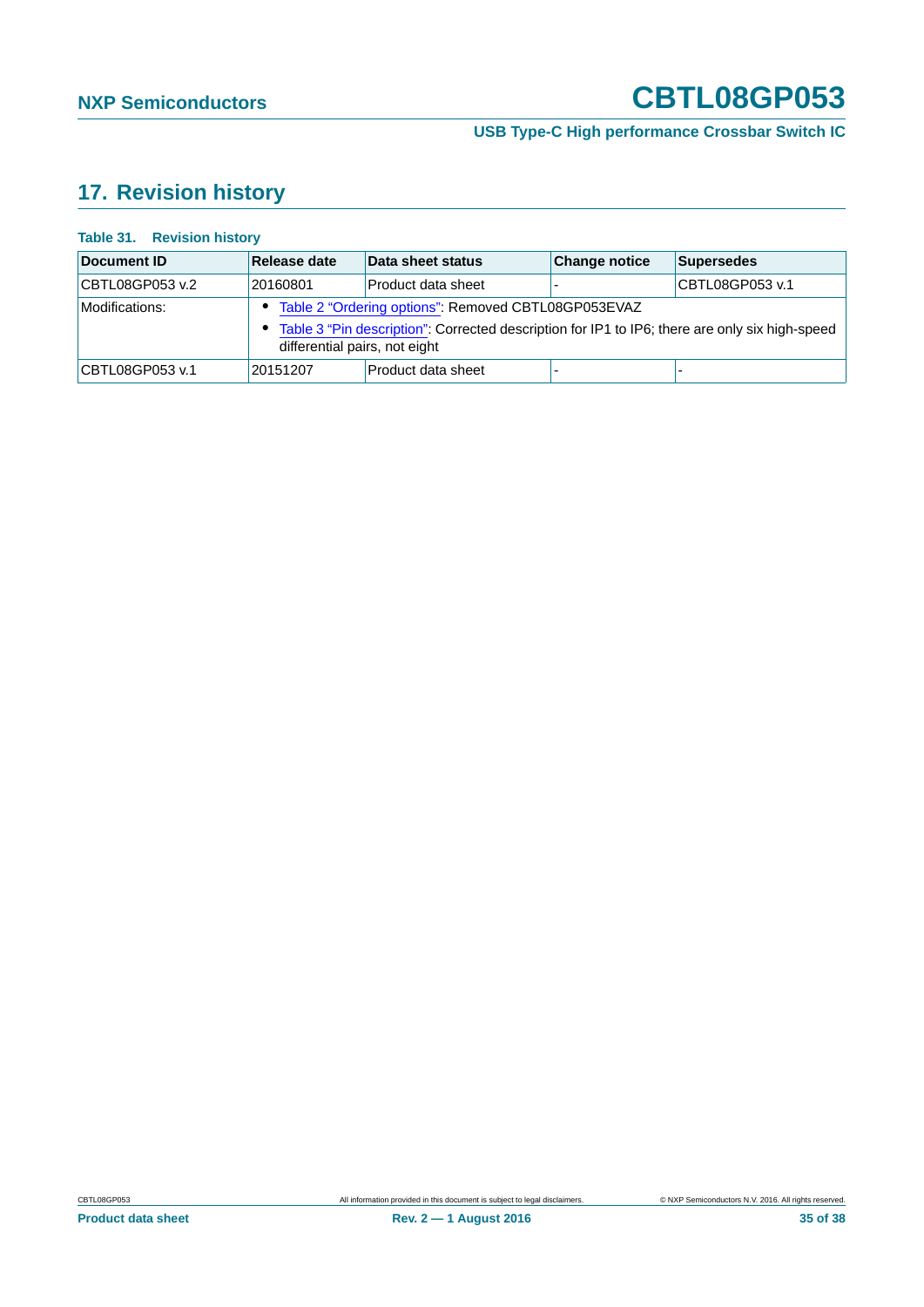**USB Type-C High performance Crossbar Switch IC**

### <span id="page-35-3"></span>**18. Legal information**

#### <span id="page-35-4"></span>**18.1 Data sheet status**

| Document status[1][2]          | <b>Product status</b> <sup>[3]</sup> | <b>Definition</b>                                                                     |
|--------------------------------|--------------------------------------|---------------------------------------------------------------------------------------|
| Objective [short] data sheet   | Development                          | This document contains data from the objective specification for product development. |
| Preliminary [short] data sheet | Qualification                        | This document contains data from the preliminary specification.                       |
| Product [short] data sheet     | Production                           | This document contains the product specification.                                     |

<span id="page-35-0"></span>[1] Please consult the most recently issued document before initiating or completing a design.

<span id="page-35-1"></span>[2] The term 'short data sheet' is explained in section "Definitions".

<span id="page-35-2"></span>[3] The product status of device(s) described in this document may have changed since this document was published and may differ in case of multiple devices. The latest product status<br>information is available on the Intern

#### <span id="page-35-5"></span>**18.2 Definitions**

**Draft —** The document is a draft version only. The content is still under internal review and subject to formal approval, which may result in modifications or additions. NXP Semiconductors does not give any representations or warranties as to the accuracy or completeness of information included herein and shall have no liability for the consequences of use of such information.

**Short data sheet —** A short data sheet is an extract from a full data sheet with the same product type number(s) and title. A short data sheet is intended for quick reference only and should not be relied upon to contain detailed and full information. For detailed and full information see the relevant full data sheet, which is available on request via the local NXP Semiconductors sales office. In case of any inconsistency or conflict with the short data sheet, the full data sheet shall prevail.

**Product specification —** The information and data provided in a Product data sheet shall define the specification of the product as agreed between NXP Semiconductors and its customer, unless NXP Semiconductors and customer have explicitly agreed otherwise in writing. In no event however, shall an agreement be valid in which the NXP Semiconductors product is deemed to offer functions and qualities beyond those described in the Product data sheet.

### <span id="page-35-6"></span>**18.3 Disclaimers**

**Limited warranty and liability —** Information in this document is believed to be accurate and reliable. However, NXP Semiconductors does not give any representations or warranties, expressed or implied, as to the accuracy or completeness of such information and shall have no liability for the consequences of use of such information. NXP Semiconductors takes no responsibility for the content in this document if provided by an information source outside of NXP Semiconductors.

In no event shall NXP Semiconductors be liable for any indirect, incidental, punitive, special or consequential damages (including - without limitation - lost profits, lost savings, business interruption, costs related to the removal or replacement of any products or rework charges) whether or not such damages are based on tort (including negligence), warranty, breach of contract or any other legal theory.

Notwithstanding any damages that customer might incur for any reason whatsoever, NXP Semiconductors' aggregate and cumulative liability towards customer for the products described herein shall be limited in accordance with the *Terms and conditions of commercial sale* of NXP Semiconductors.

**Right to make changes —** NXP Semiconductors reserves the right to make changes to information published in this document, including without limitation specifications and product descriptions, at any time and without notice. This document supersedes and replaces all information supplied prior to the publication hereof.

**Suitability for use —** NXP Semiconductors products are not designed, authorized or warranted to be suitable for use in life support, life-critical or safety-critical systems or equipment, nor in applications where failure or malfunction of an NXP Semiconductors product can reasonably be expected to result in personal injury, death or severe property or environmental damage. NXP Semiconductors and its suppliers accept no liability for inclusion and/or use of NXP Semiconductors products in such equipment or applications and therefore such inclusion and/or use is at the customer's own risk.

**Applications —** Applications that are described herein for any of these products are for illustrative purposes only. NXP Semiconductors makes no representation or warranty that such applications will be suitable for the specified use without further testing or modification.

Customers are responsible for the design and operation of their applications and products using NXP Semiconductors products, and NXP Semiconductors accepts no liability for any assistance with applications or customer product design. It is customer's sole responsibility to determine whether the NXP Semiconductors product is suitable and fit for the customer's applications and products planned, as well as for the planned application and use of customer's third party customer(s). Customers should provide appropriate design and operating safeguards to minimize the risks associated with their applications and products.

NXP Semiconductors does not accept any liability related to any default, damage, costs or problem which is based on any weakness or default in the customer's applications or products, or the application or use by customer's third party customer(s). Customer is responsible for doing all necessary testing for the customer's applications and products using NXP Semiconductors products in order to avoid a default of the applications and the products or of the application or use by customer's third party customer(s). NXP does not accept any liability in this respect.

**Limiting values —** Stress above one or more limiting values (as defined in the Absolute Maximum Ratings System of IEC 60134) will cause permanent damage to the device. Limiting values are stress ratings only and (proper) operation of the device at these or any other conditions above those given in the Recommended operating conditions section (if present) or the Characteristics sections of this document is not warranted. Constant or repeated exposure to limiting values will permanently and irreversibly affect the quality and reliability of the device.

**Terms and conditions of commercial sale —** NXP Semiconductors products are sold subject to the general terms and conditions of commercial sale, as published at<http://www.nxp.com/profile/terms>, unless otherwise agreed in a valid written individual agreement. In case an individual agreement is concluded only the terms and conditions of the respective agreement shall apply. NXP Semiconductors hereby expressly objects to applying the customer's general terms and conditions with regard to the purchase of NXP Semiconductors products by customer.

**No offer to sell or license —** Nothing in this document may be interpreted or construed as an offer to sell products that is open for acceptance or the grant, conveyance or implication of any license under any copyrights, patents or other industrial or intellectual property rights.

CBTL08GP053 All information provided in this document is subject to legal disclaimers. © NXP Semiconductors N.V. 2016. All rights reserved.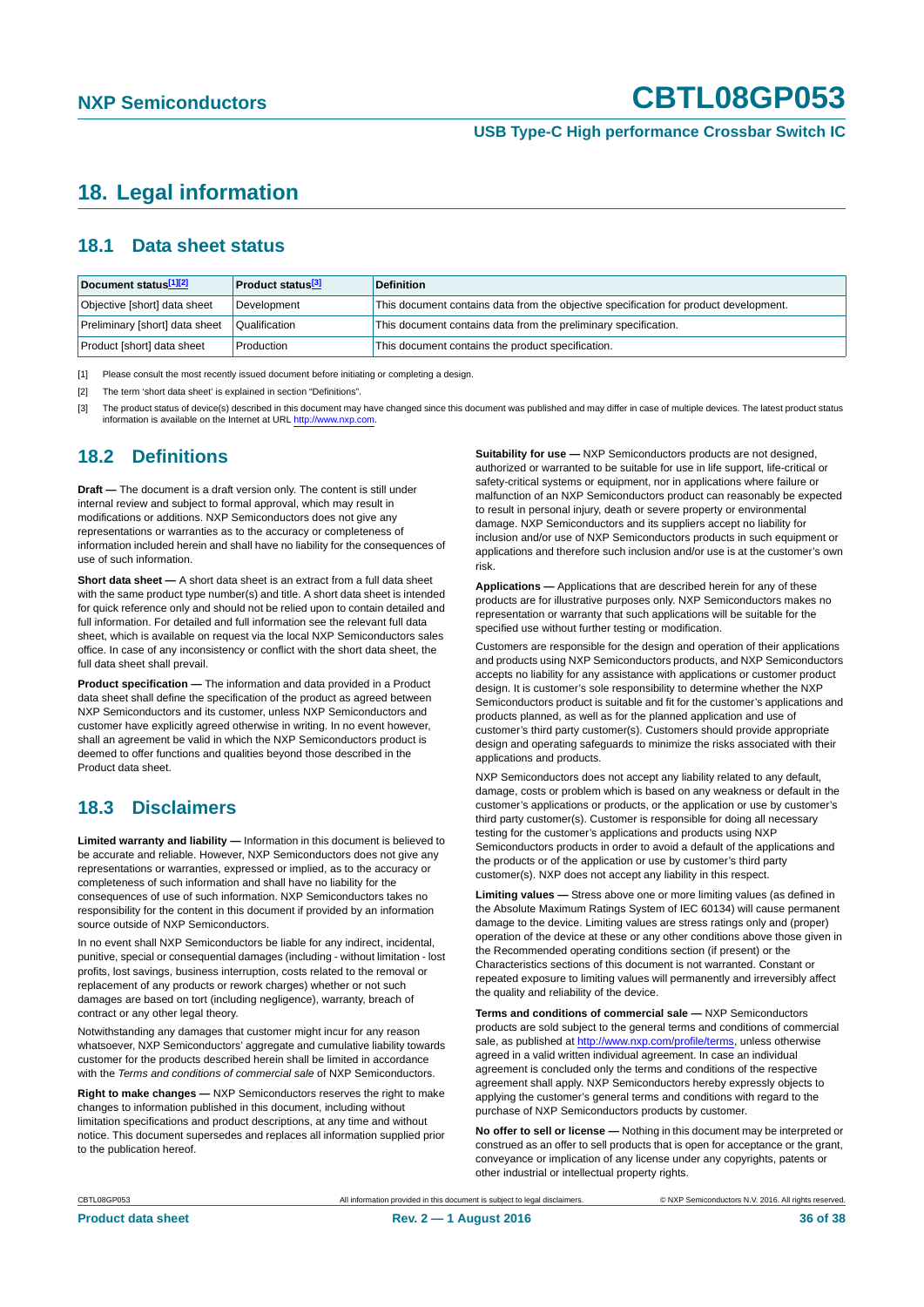#### **USB Type-C High performance Crossbar Switch IC**

**Export control —** This document as well as the item(s) described herein may be subject to export control regulations. Export might require a prior authorization from competent authorities.

**Non-automotive qualified products —** Unless this data sheet expressly states that this specific NXP Semiconductors product is automotive qualified, the product is not suitable for automotive use. It is neither qualified nor tested in accordance with automotive testing or application requirements. NXP Semiconductors accepts no liability for inclusion and/or use of non-automotive qualified products in automotive equipment or applications.

In the event that customer uses the product for design-in and use in automotive applications to automotive specifications and standards, customer (a) shall use the product without NXP Semiconductors' warranty of the product for such automotive applications, use and specifications, and (b) whenever customer uses the product for automotive applications beyond

NXP Semiconductors' specifications such use shall be solely at customer's own risk, and (c) customer fully indemnifies NXP Semiconductors for any liability, damages or failed product claims resulting from customer design and use of the product for automotive applications beyond NXP Semiconductors' standard warranty and NXP Semiconductors' product specifications.

**Translations —** A non-English (translated) version of a document is for reference only. The English version shall prevail in case of any discrepancy between the translated and English versions.

#### <span id="page-36-0"></span>**18.4 Trademarks**

Notice: All referenced brands, product names, service names and trademarks are the property of their respective owners.

### <span id="page-36-1"></span>**19. Contact information**

For more information, please visit: **http://www.nxp.com**

For sales office addresses, please send an email to: **salesaddresses@nxp.com**